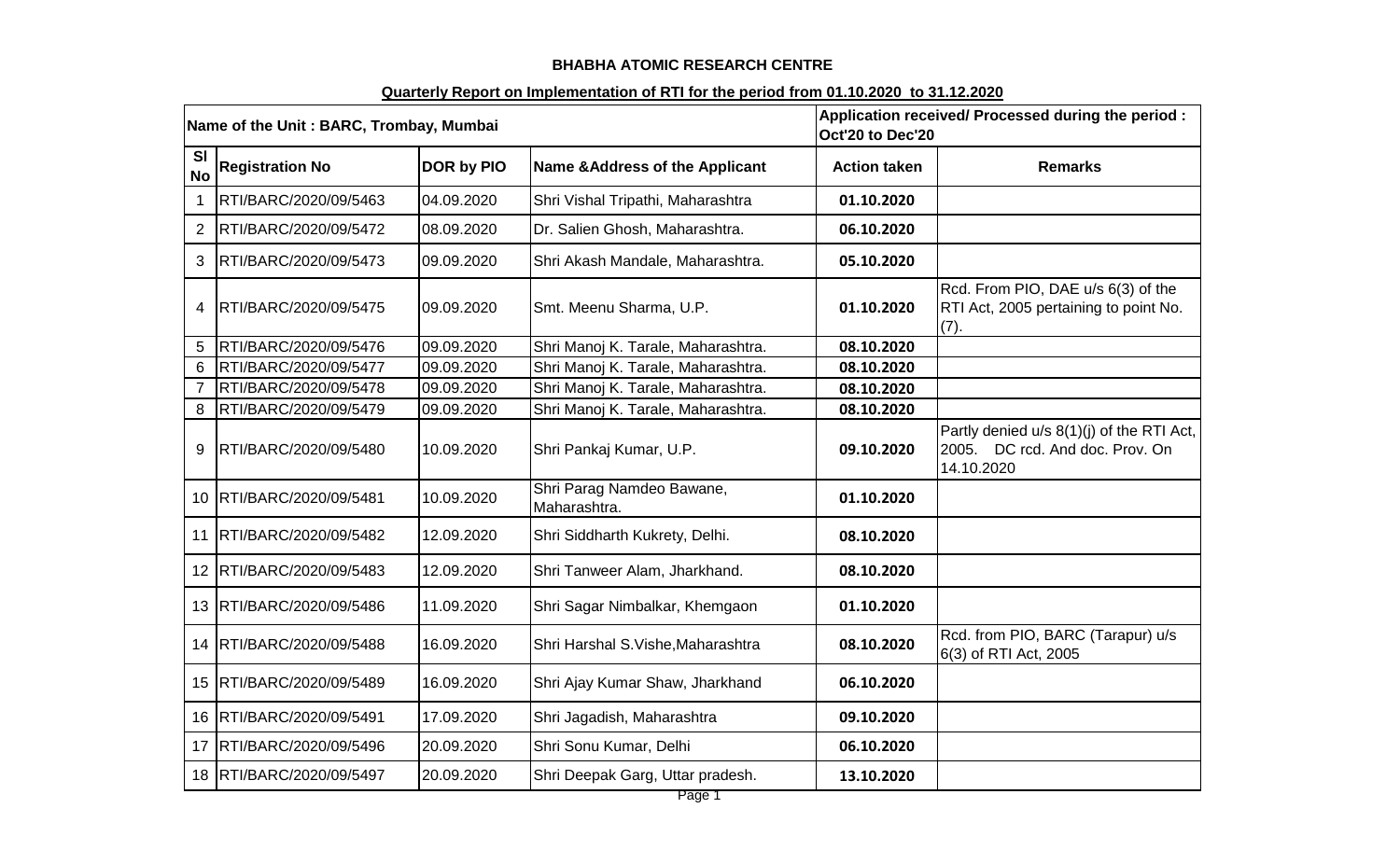| SI<br><b>No</b> | <b>Registration No</b>     | DOR by PIO | <b>Name &amp; Address of the Applicant</b>  | <b>Action taken</b> | <b>Remarks</b>                                                                                                            |
|-----------------|----------------------------|------------|---------------------------------------------|---------------------|---------------------------------------------------------------------------------------------------------------------------|
| 19              | RTI/BARC/2020/09/5498      | 21.09.2020 | Shri Alok Prasad Gupta, Andhra Pradesh      | 20.10.2020          |                                                                                                                           |
| 20              | RTI/BARC/2020/09/5501      | 21.09.2020 | Shri Vijaya Kumar Chakka, Andhra<br>Pradesh | *15.10.2020         | *Denied u/s 8(1)(j) of RTI Act,2005.                                                                                      |
| 21              | RTI/BARC/2020/09/5502      | 22.09.2020 | Shri Hrushaabh Mishra, Maharashtra          | *09.10.2020         | *Denied u/s 2(f) of the RTI Act, 2005.                                                                                    |
| 22              | RTI/BARC/2020/09/5503      | 22.09.2020 | Shri Rakesh Sardar Patil, Maharashtra       | *07.10.2020         | Denied u/s 8(1)(j) of RTI Act, 2005<br>(Hindi)                                                                            |
| 23              | RTI/BARC/2020/09/5504      | 24.09.2020 | Shri Hrushaabh Mishra, Maharashtra          | 08.10.2020          | Rcd from PIO, NCDC u/s 6(3) of RTI<br>Act, 2005                                                                           |
| 24              | RTI/BARC/2020/09/5505      | 24.09.2020 | Shri Mohan G.Pednekar, Maharashtra          | 13.10.2020          |                                                                                                                           |
| 25              | RTI/BARC/2020/09/5506      | 24.09.2020 | Shri R.K Nevge, Maharashtra                 | 09.10.2020          |                                                                                                                           |
| 26              | RTI/BARC/2020/09/5507      | 25.09.2020 | Shri Hrushaabh Mishra, Maharashtra          | *09.10.2020         | *Denied u/s 2(f) of the RTI Act, 2005.                                                                                    |
| 27              | RTI/BARC/2020/09/5508      | 25.09.2020 | Shri Hrushaabh Mishra, Maharashtra          | 08.10.2020          |                                                                                                                           |
| 28              | RTI/BARC/2020/09/5509      | 25.09.2020 | Shri Hrushaabh Mishra, Maharashtra          | *08.10.2020         | *Denied u/s 2(f) of the RTI ACT,2005                                                                                      |
| 29              | RTI/BARC/2020/09/5510      | 25.09.2020 | Shri Rohit Bhalla, Gujarat                  | 15.10.2020          |                                                                                                                           |
| 30              | RTI/BARC/2020/09/5511      | 25.09.2020 | Shri Abhishek Saxena, Uttar Pradesh         | 05.10.2020          |                                                                                                                           |
| 31              | RTI/BARC/2020/09/5512      | 25.09.2020 | Ms. Sandhya Mishra, Maharashtra             | 22.10.2020          | Rcd. from PIO, DAE u/s 6 (3) of RTI<br>Act, 2005.<br>Partly trfd.to PIO, DCSEM u/s 6(3) of<br>RTI Act, 2005 on 29.09.2020 |
| 32              | RTI/BARC/2020/09/5513      | 25.09.2020 | Shri N.D.V Sukumar, Karnataka,              | 22.10.2020          | Rcd. from PIO, DAE u/s 6 (3) of RTI<br>Act, 2005                                                                          |
|                 | 33  RTI/BARC/2020/09/5514  | 26.09.2020 | Shri Mohit, Haryana                         | 16.10.2020          |                                                                                                                           |
|                 | 34   RTI/BARC/2020/09/5515 | 27.09.2020 | Shri Nepal Singh Lodhi, Madhya Pradesh      | ** 01.10.2020       | **Trfd. To PIO, AERB, Mumbai u/s<br>6(3) of the RTI Act, 2005.                                                            |
| 35              | RTI/BARC/2020/09/5517      | 28.09.2020 | Smt. Lata Gangaram Koli, Maharashtra.       | 26.10.2020          |                                                                                                                           |
|                 | 36   RTI/BARC/2020/09/5518 | 28.09.2020 | Shri Pandit R.Shende, Maharashtra.          | 16.10.2020          |                                                                                                                           |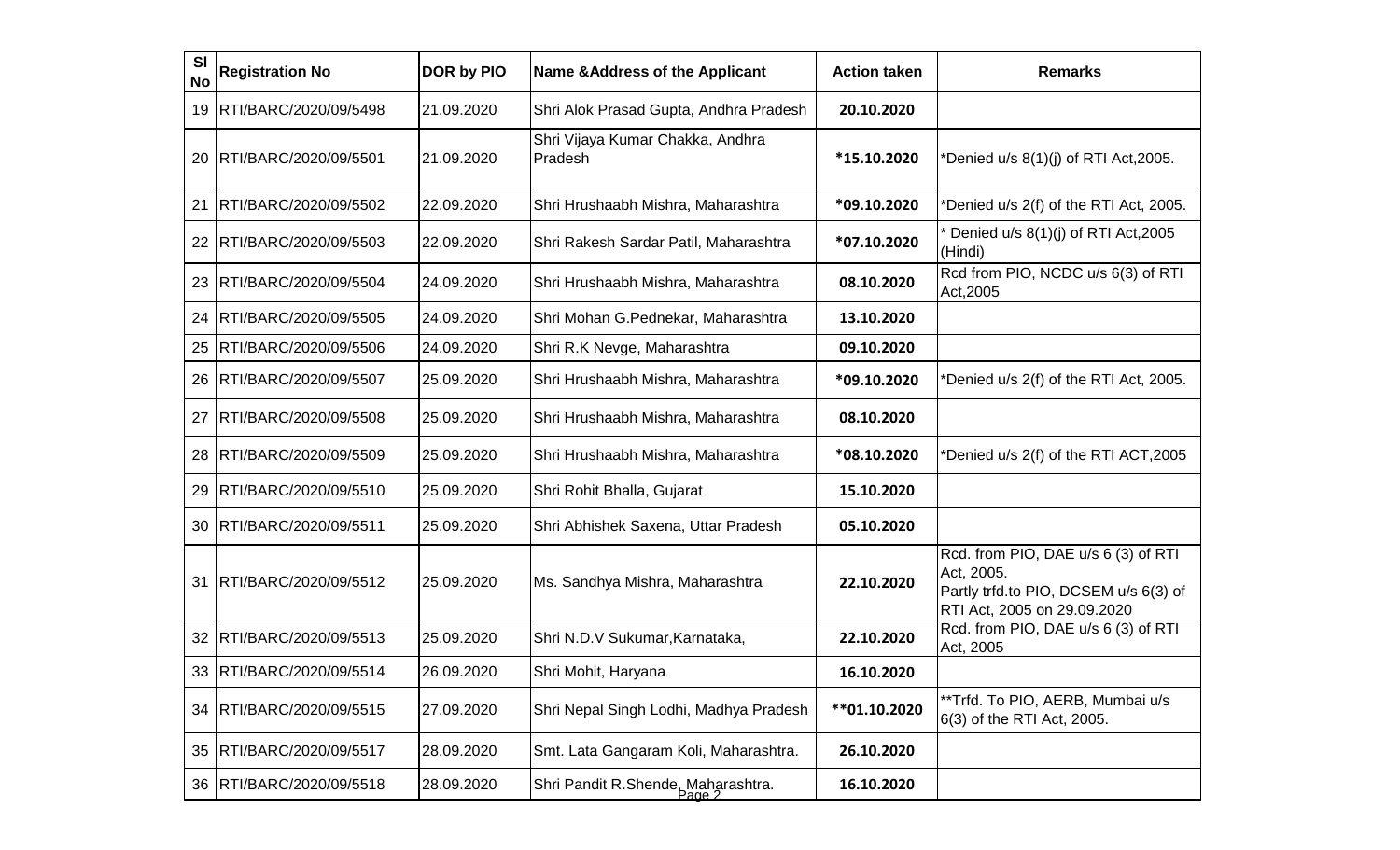| <b>SI</b><br><b>No</b> | <b>Registration No</b>     | <b>DOR by PIO</b> | <b>Name &amp; Address of the Applicant</b>     | <b>Action taken</b> | <b>Remarks</b>                                                     |
|------------------------|----------------------------|-------------------|------------------------------------------------|---------------------|--------------------------------------------------------------------|
| 37                     | RTI/BARC/2020/09/5519      | 29.09.2020        | Shri Arvind Meena, Rajasthan.                  | 26.10.2020          | Partly denied u/s 8(1)(j) of RTI Act,<br>2005                      |
| 38                     | RTI/BARC/2020/09/5520      | 30.09.2020        | Shri Mandar Suresh Shewale,<br>Maharashtra.    | 22.10.2020          | Rcd. From PIO, BARC (Tarapur) u/s 6<br>(3) of RTI Act, 2005        |
| 39                     | RTI/BARC/2020/09/5521      | 30.09.2020        | Shri Ashok Mahale, Maharashtra.                | 29.10.2020          |                                                                    |
| 40 I                   | RTI/BARC/2020/09/5522      | 30.09.2020        | Shri Karan Nixanbhai Parmar, Gujarat           | 22.10.2020          | Rcd. From PIO, DAE u/s 6(3) of RTI<br>Act, 2005                    |
| 41                     | RTI/BARC/2020/09/5523      | 30.09.2020        | Shri M Kranthi Kumar, Telangana.               | 20.10.2020          | Partly denied u/s 8(1)(j) of the RTI Act,<br>2005.                 |
| 42 I                   | RTI/BARC/2020/10/5524      | 01.10.2020        | Shri Debasis Das, Odisha                       | 22.10.2020          | Partly denied u/s 2(f) of the RTI Act,<br>2005.                    |
|                        | 43   RTI/BARC/2020/10/5525 | 01.10.2020        | Shri Sandeep Arora, Maharashtra                | **07.10.2020        | **Trfd to PIO, BARC, Tarapur u/s 6<br>$(3)$ of the RTI Act, 2005   |
| 44                     | RTI/BARC/2020/10/5526      | 05.10.2020        | Shri Sandeep Arora, Maharashtra                | **07.10.2020        | **Trfd to PIO, BARC, Tarapur u/s 6<br>(3) of the RTI Act, 2005     |
| 45                     | RTI/BARC/2020/10/5527      | 06.10.2020        | Vinay Thakkar, Gujarat                         | 03.11.2020          |                                                                    |
| 46                     | RTI/BARC/2020/10/5528      | 07.10.2020        | Ms. Shivani S.Pawar, Mumbai                    | *29.10.2020         | *Denied $u/s$ 8(1)(e) and 8 (1) (j) of the<br><b>RTI Act, 2005</b> |
| 47                     | RTI/BARC/2020/10/5529      | 07.10.2020        | Shri Vivek Mehta, Gujarat                      | 29.10.2020          |                                                                    |
| 48                     | RTI/BARC/2020/10/5530      | 09.10.2020        | Shri Surendra Prasad, Maharashtra.             | 22.10.2020          | DC rcd. And doc. Prov. On 10.11.2020                               |
| 49                     | RTI/BARC/2020/10/5531      | 09.10.2020        | Shri Keshav Garg, Punjab.                      | 21.10.2020          |                                                                    |
|                        | 50   RTI/BARC/2020/10/5532 | 10.10.2020        | Shri Sanjay Rawat, Uttarakhand                 | 27.10.2020          |                                                                    |
| 51                     | RTI/BARC/2020/10/5533      | 10.10.2020        | Shri Jagadish, Jagadish Kota<br>Maharashtra.   | 02.11.2020          | Partlyn denied u/s 8(1)(j) of the RTI<br>Act, 2005.                |
| 52                     | RTI/BARC/2020/10/5534      | 11.10.2020        | Shri Manish Kumar Dwivedi, Uttar<br>Pradesh    | **15.10.2020        | **Trfd to PIO, DPS u/s 6 (3) of RTI<br>Act, 2005                   |
| 53                     | RTI/BARC/2020/10/5535      | 09.10.2020        | Shri Vallivedu Srikar Reddy, Andhra<br>Pradesh | 20.10.2020          |                                                                    |
| 54                     | RTI/BARC/2020/10/5536      | 11.10.2020        | Shri Vivek Pundir, Uttar Pradesh               | 20.10.2020          |                                                                    |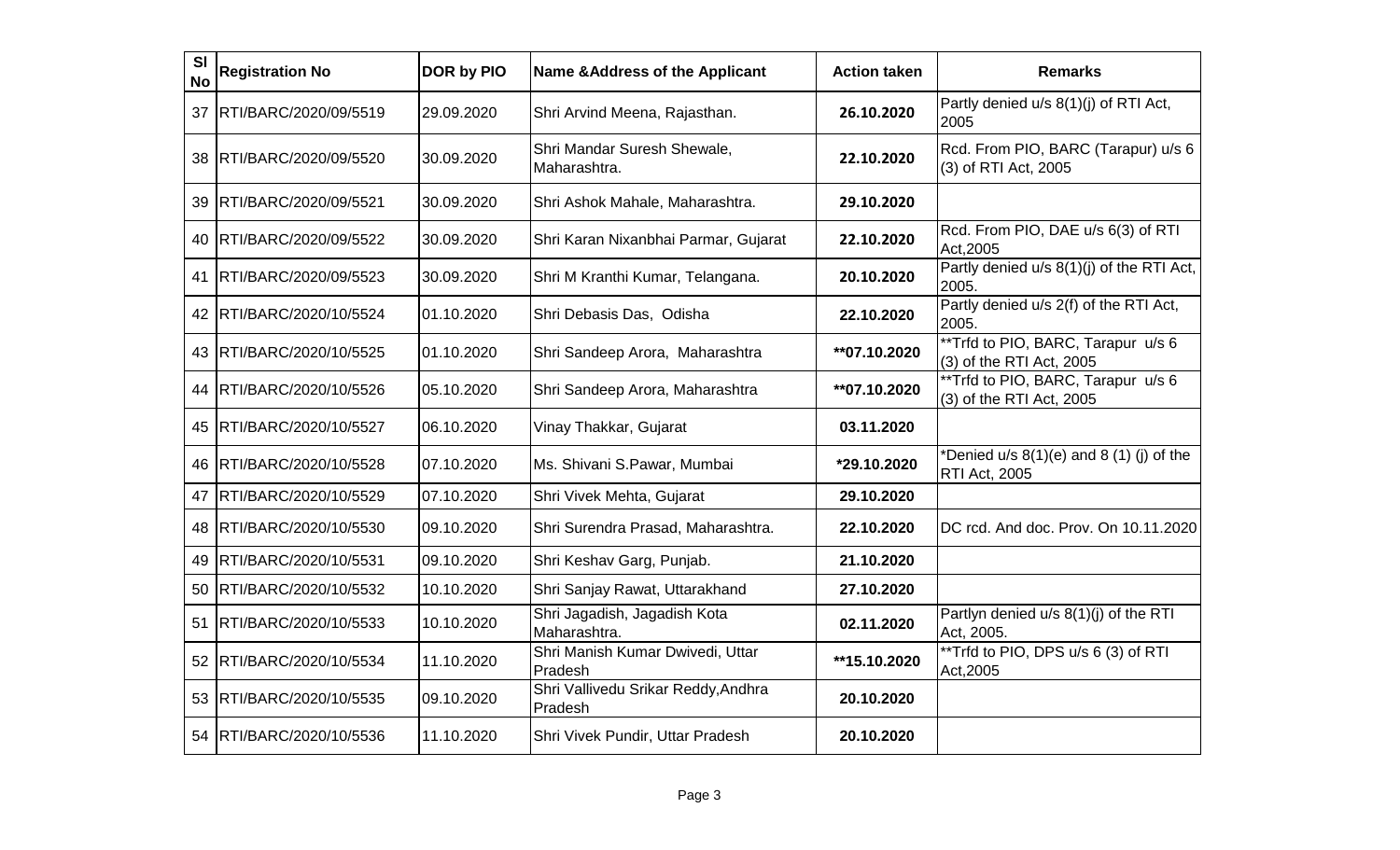| <b>SI</b><br><b>No</b> | <b>Registration No</b>   | DOR by PIO | <b>Name &amp; Address of the Applicant</b> | <b>Action taken</b> | <b>Remarks</b>                                                                                                                                                                                   |
|------------------------|--------------------------|------------|--------------------------------------------|---------------------|--------------------------------------------------------------------------------------------------------------------------------------------------------------------------------------------------|
| 55                     | RTI/BARC/2020/10/5537    | 13.10.2020 | Shri Nevin John Joseph, Kerala             | **19.10.2020        | RCG. From PIO, DAE U/S 6(3) OF the<br>**Trfd. To PIO,<br><b>RTI Act, 2005.</b><br>Ministry of Information and<br>Broadcasting u/s 6(3) of the RTI Act,                                           |
| 56.                    | RTI/BARC/2020/10/5538    | 13.10.2020 | Shri Nevin, Kerala                         | **19.10.2020        | אמב <del>.</del><br>RCd: דוסווו דוט, אם שאט <mark>ואט דו</mark><br><b>RTI Act, 2005.</b><br>** Trfd. To PIO, Ministry of Information<br>and Broadcasting u/s 6(3) of the RTI<br>$\Delta ct$ 2005 |
| 57                     | RTI/BARC/2020/10/5539    | 14.10.2020 | Shri Mayank Mehta, Haryana                 | 04.11.2020          | Rcd.From PIO, ICMR u/s 6(3) of the<br><b>RTI Act, 2005</b>                                                                                                                                       |
| 58                     | RTI/BARC/2020/10/5540    | 15.10.2020 | Shri Sanjay Dabas, Delhi                   | 11.11.2020          |                                                                                                                                                                                                  |
| 59                     | RTI/BARC/2020/10/5541    | 15.10.2020 | Shri Pankaj santosh Shimpi, Maharashtra    | 06.11.2020          |                                                                                                                                                                                                  |
| 60                     | RTI/BARC/2020/10/5542    | 15.10.2020 | Shri Aneesh Kodakkat, Madhya Pradesh       | 09.11.2020          | DC rcd. And doc. Provided on<br>23.11.2020                                                                                                                                                       |
| 61                     | RTI/BARC/2020/10/5543    | 16.10.2020 | Shri Mayank Mehta, Haryana                 | 04.11.2020          | Rcd.From PIO, ICMR u/s 6(3) of the<br>RTI Act, 2005                                                                                                                                              |
| 62                     | RTI/BARC/2020/10/5544    | 16.10.2020 | Shri Mohit Mahawar, Rajasthan              | 09.11.2020          |                                                                                                                                                                                                  |
| 63                     | RTI/BARC/2020/10/5545    | 19.10.2020 | Shri Harish Meena, Rajasthan               | 04.11.2020          |                                                                                                                                                                                                  |
| 64                     | RTI/BARC/2020/10/5546    | 20.10.2020 | Shri Rakesh Kumar, Bihar                   | 04.11.2020          | Rcd. From PIO, BARC (Tarapur) u/s 6<br>$(3)$ of the RTI Act, 2005                                                                                                                                |
| 65                     | RTI/BARC/2020/10/5547    | 20.10.2020 | Dr Pragya Pandey, Gujarat                  | 11.11.2020          | Rcd. From PIO, DAE u/s 6 (3) of the<br>RTI Act, 2005                                                                                                                                             |
| 66                     | RTI/BARC/2020/10/5548    | 20.10.2020 | Shri Kishan Meena, Rajasthan               | *17.11.2020         | *Denied u/s 2(f) of the RTI Act, 2005.                                                                                                                                                           |
| 67                     | RTI/BARC/2020/10/5549    | 21.10.2020 | Shri Sankit Sharan, Delhi                  | 04.11.2020          | Partly denied u/s 2(f) of the RTI Act,<br>2005.                                                                                                                                                  |
| 68                     | RTI/BARC/2020/10/5550    | 21.10.2020 | Shri Mohan Erande, Mumbai                  | 17.11.2020          |                                                                                                                                                                                                  |
|                        | 69 RTI/BARC/2020/10/5551 | 21.10.2020 | Shri Pankaj Kumar, Uttar Pradesh           | 17.11.2020          |                                                                                                                                                                                                  |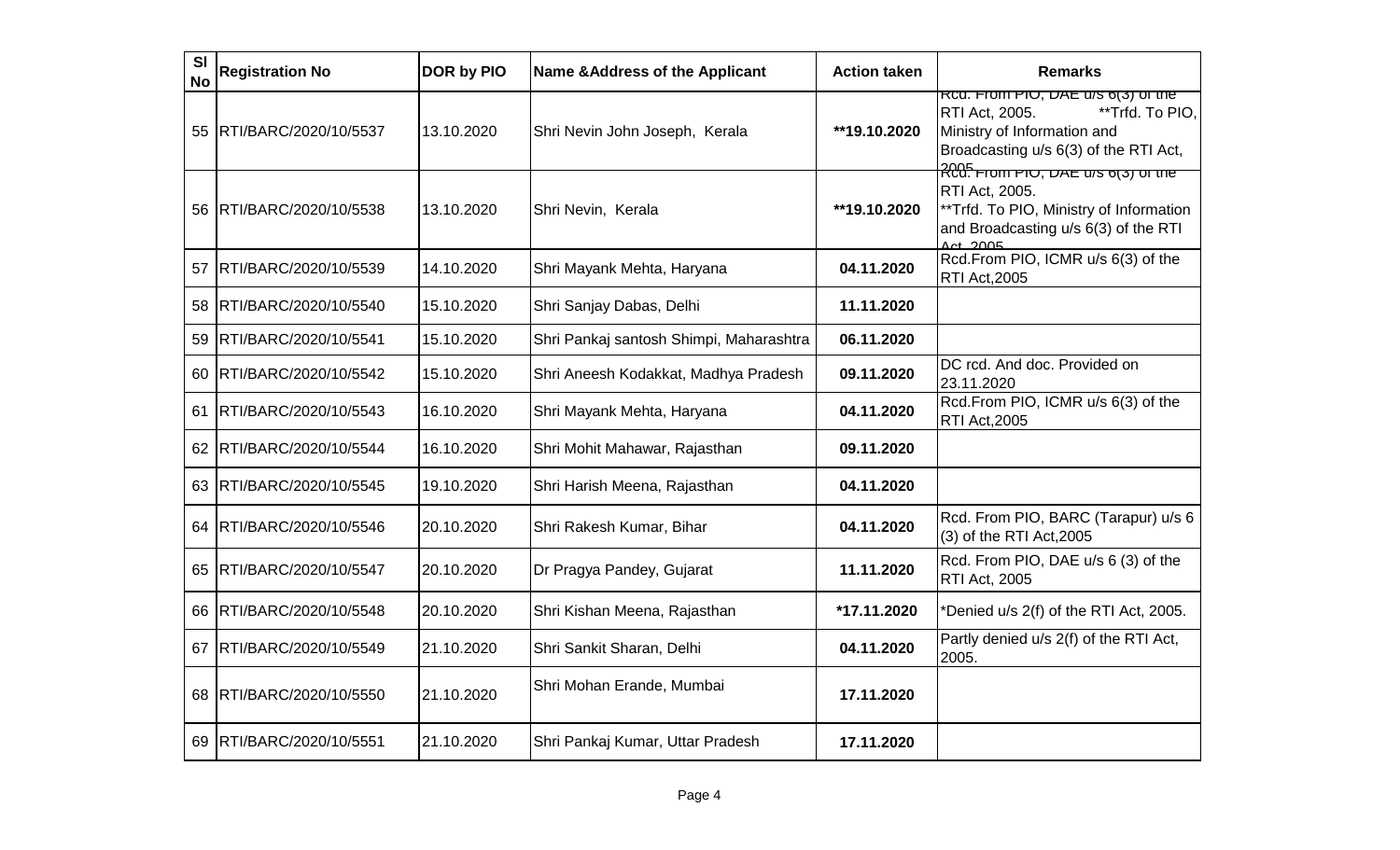| SI<br><b>No</b> | <b>Registration No</b>     | DOR by PIO | <b>Name &amp; Address of the Applicant</b>                           | <b>Action taken</b> | <b>Remarks</b>                                                                                                        |
|-----------------|----------------------------|------------|----------------------------------------------------------------------|---------------------|-----------------------------------------------------------------------------------------------------------------------|
| 70              | RTI/BARC/2020/10/5552      | 22.10.2020 | Shri S G, Chandigarh,                                                | 11.11.2020          | Rcd. From PIO, DAE u/s 6(3) of the<br><b>RTI Act, 2005</b>                                                            |
| 71              | RTI/BARC/2020/10/5553      | 22.10.2020 | Shri Shival, Delhi                                                   | 20.11.2020          |                                                                                                                       |
| 72              | RTI/BARC/2020/10/5554      | 23.10.2020 | Shri Rajendra Singh, Rajasthan                                       | 20.11.2020          | Rcd. From PIO, DAE u/s 6(3) of the<br><b>RTI Act, 2005</b>                                                            |
| 73              | RTI/BARC/2020/10/5555      | 23.10.2020 | Shri Chandan Hazra, West Bengal                                      | 20.11.2020          | Rcd. From PIO, DAE u/s 6(3) of the<br><b>RTI Act, 2005</b>                                                            |
| 74              | RTI/BARC/2020/10/5556      | 23.10.2020 | Shri R. Thirumurugan, Tamil Nadu                                     | 11.11.2020          | Rcd. From PIO, Presidential Secctt.<br>u/s 6(3) of the RTI Act, 2005                                                  |
| 75              | RTI/BARC/2020/10/5557      | 24.10.2020 | Shri Pankaj Kumar, Uttar Pradesh                                     | 23.11.2020          | DC rcd. Online and documents<br>provided on 27.11.2020.                                                               |
| 76              | RTI/BARC/2020/10/5558      | 24.10.2020 | Shri Shival, Delhi                                                   | 23.11.2020          |                                                                                                                       |
| 77              | RTI/BARC/2020/10/5559      | 24.10.2020 | K.M Karthik, Tamil Nadu                                              | 11.11.2020          |                                                                                                                       |
| 78              | RTI/BARC/2020/10/5560      | 24.10.2020 | K.M Karthik, Tamil Nadu                                              | 11.11.2020          |                                                                                                                       |
| 79              | RTI/BARC/2020/10/5561      | 25.10.2020 | Shri Neilansh Saxena, Uttar Pradesh                                  | 11.11.2020          |                                                                                                                       |
| 80              | RTI/BARC/2020/10/5562      | 25.10.2020 | Shir Sumit Jangid, Rajasthan.                                        | 11.11.2020          |                                                                                                                       |
| 81              | RTI/BARC/2020/10/5563      | 25.10.2020 | Shri Kislay Garg, Delhi                                              | **11.11.2020        | **Trfd. To PIO, HBNI u/s 6(3) of the<br>RTI Act, 2005.                                                                |
| 82              | RTI/BARC/2020/10/5564      | 26.10.2020 | Shri Shyju Issac<br>SMC, 411 AFS, Pin - 937411, C/O 56<br><b>APO</b> | *25.11.2020         | *Denied u/s 2(f) of the RTI Act,2005.                                                                                 |
| 83              | RTI/BARC/2020/10/5565      | 28.10.2020 | Shri Kaushal Kumar Jha, Bihar                                        | 17.11.2020          |                                                                                                                       |
|                 | 84   RTI/BARC/2020/10/5566 | 28.10.2020 | Shri Dipanshu Singh, Delhi                                           | 18.11.2020          |                                                                                                                       |
|                 | 85   RTI/BARC/2020/10/5567 | 29.10.2020 | Shri Rajiv Kumar K, Tamil Nadu                                       | **09.11.2020        | Rcd. From CPIO, DAE u/s 6(3) of the<br><b>RTI Act, 2005</b><br>**Trfd. To PIO, AERB<br>u/s 6(3) of the RTI Act, 2005. |
|                 | 86   RTI/BARC/2020/10/5568 | 27.10.2020 | G.Ravi Shankar, Tamil Nadu                                           | 04.11.2020          | Letter for fee issued on 04.11.2020                                                                                   |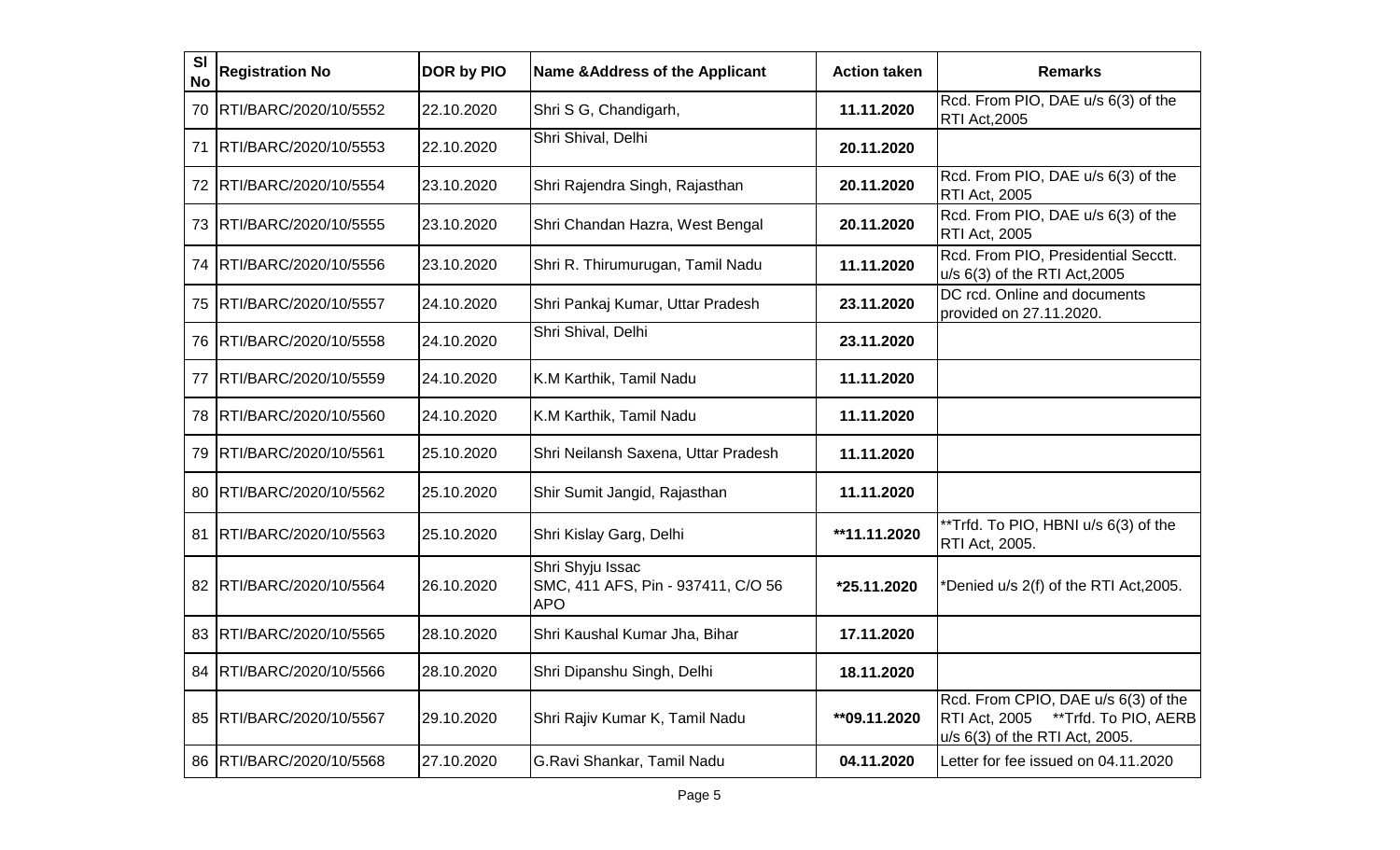| <b>SI</b><br><b>No</b> | <b>Registration No</b>    | DOR by PIO | <b>Name &amp; Address of the Applicant</b> | <b>Action taken</b> | <b>Remarks</b>                                                                                                                                                     |
|------------------------|---------------------------|------------|--------------------------------------------|---------------------|--------------------------------------------------------------------------------------------------------------------------------------------------------------------|
| 87                     | RTI/BARC/2020/11/5569     | 02.11.2020 | Shri Dipanshu Singh, Delhi                 | 18.11.2020          | Rcd. From PIO, BARC (Vizag) u/s 6<br>(3) of the RTI Act, 2005                                                                                                      |
| 88                     | RTI/BARC/2020/11/5570     | 03.11.2020 | Shri Madhav Gole, Mumbai                   | 01.12.2020          |                                                                                                                                                                    |
| 89                     | RTI/BARC/2020/11/5571     | 03.11.2020 | Shri Ma Kareem Ansari, Hyderabad           | 02.12.2020          | Partly denied u/s 8(1)(j) of the RTI Act,<br>2005.                                                                                                                 |
|                        | 90 RTI/BARC/2020/11/5572  | 03.11.2020 | Shri Amarjeet Singh Bhatia, Mumbai         | 02.12.2020          |                                                                                                                                                                    |
| 91                     | RTI/BARC/2020/11/5573     | 04.11.2020 | Ms. Urvarshi Sarkar, Mumbai                | 19.11.2020          | Rcd. From PIO, DAE u/s 6(3) of the<br>RTI Act, 2005 pertaining to point No.<br>(17)                                                                                |
| 92.                    | RTI/BARC/2020/11/5574     | 04.11.2020 | Ms. Urvarshi Sarkar, Mumbai                | 19.11.2020          | Rcd. From PIO, DAE u/s 6(3) of the<br>RTI Act, 2005 pertaining to point No.<br>(17).                                                                               |
| 93.                    | RTI/BARC/2020/11/5575     | 04.11.2020 | Ms. Urvarshi Sarkar, Mumbai                | 19.11.2020          | Rcd. From PIO, DAE u/s 6(3) of the<br>RTI Act, 2005 pertaining to point No.<br>$(17)$ .                                                                            |
|                        | 94 RTI/BARC/2020/11/5576  | 04.11.2020 | Shri Narayan Bathwal, Odisha               | 01.12.2020          | Rcd. From PIO, DAE u/s 6(3) of the<br><b>RTI Act, 2005</b>                                                                                                         |
| 95                     | RTI/BARC/2020/11/5577     | 04.11.2020 | Shri Prem Singh, Uttar Pradesh             | *24.11.2020         | *Denied u/s 2(f) of the RTI Act, 2005.                                                                                                                             |
| 96                     | RTI/BARC/2020/11/5578     | 05.11.2020 | Shri Samaksha, Rajasthan                   | 27.11.2020          | Rcd. From PIO, DAE u/s 6(3) of the<br><b>RTI Act, 2005</b>                                                                                                         |
| 97                     | RTI/BARC/2020/11/5579     | 06.11.2020 | Shri Sonu Singh, Mumbai - 400 094          | 03.12.2020          |                                                                                                                                                                    |
| 98                     | RTI/BARC/2020/11/5580     | 06.11.2020 | Shri Parthipan P, Tamil Nadu               | **24.11.2020        | <del>Rca. From PIO, BARC(F), Kalpakkam</del><br>u/s 6(3) of the RTI Act, 2005.<br>**Trfd. To PIO, BARCF, Kalpakkam<br>under section 6(3) of the RTI Act,           |
| 99                     | RTI/BARC/2020/11/5581     | 06.11.2020 | Shri Parthipan P, Tamil Nadu               | **24.11.2020        | R <del>CQ5 רוטוו רוט, אמקענד), גאון ACQ5</del><br>u/s 6(3) of the RTI Act, 2005.<br>**Trfd. To PIO, BARCF, Kalpakkam<br>under section 6(3) of the RTI Act,<br>200F |
|                        | 100 RTI/BARC/2020/11/5582 | 06.11.2020 | Shri Alkesh Sharma, Ahmedabad              | 04.12.2020          | Partly denied u/s 8(1)(e) of the RTI<br>Act, 2005.                                                                                                                 |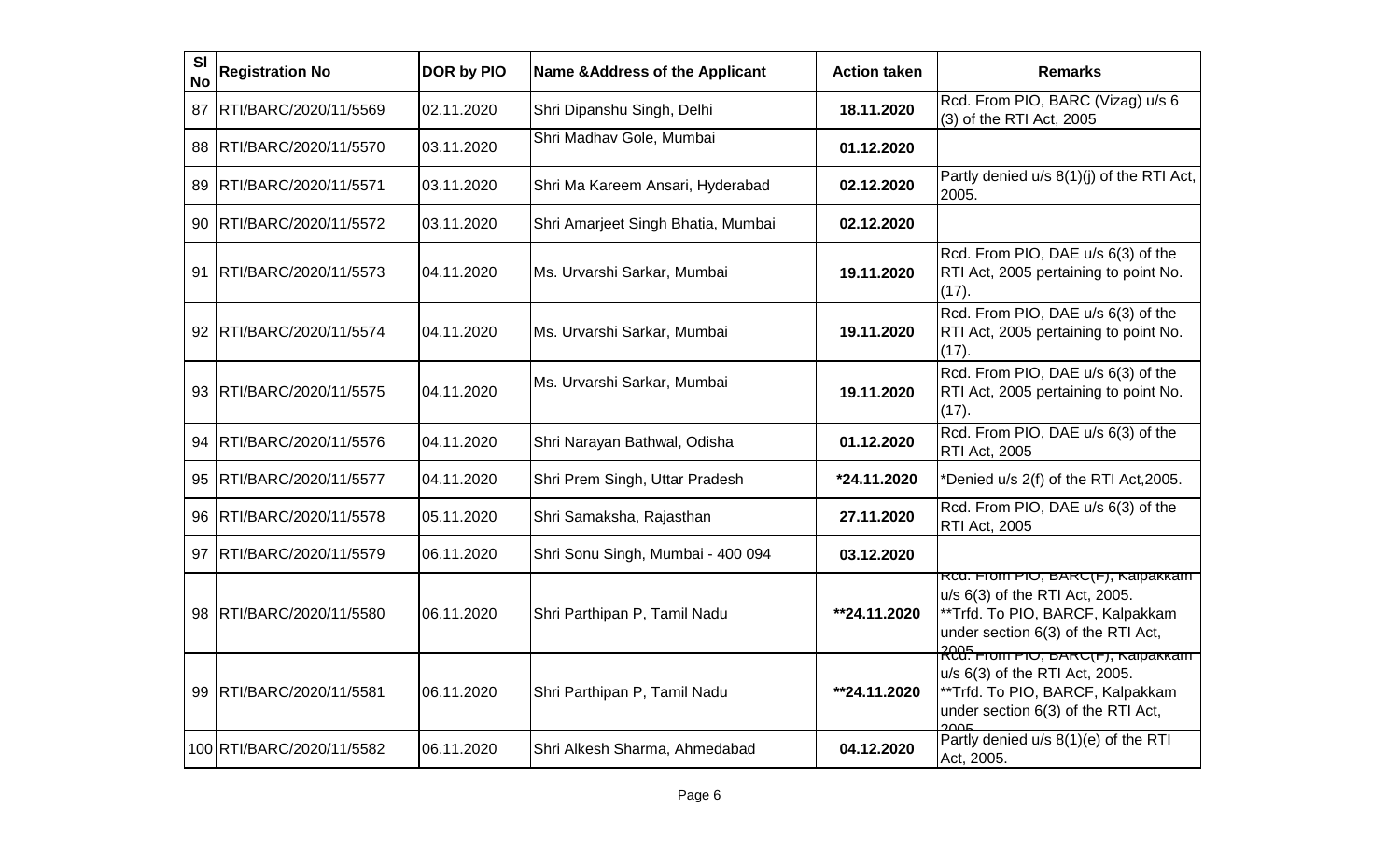| <b>SI</b><br><b>No</b> | <b>Registration No</b>    | DOR by PIO  | <b>Name &amp; Address of the Applicant</b>                                                         | <b>Action taken</b> | <b>Remarks</b>                                                   |
|------------------------|---------------------------|-------------|----------------------------------------------------------------------------------------------------|---------------------|------------------------------------------------------------------|
|                        | 101 RTI/BARC/2020/11/5583 | 06.11.2020  | Shri Chandan Hazra, West Bengal                                                                    | 04.12.2020          | Partly denied u/s 8(1)(j) of the RTI Act,<br>2005.               |
|                        | 102 RTI/BARC/2020/11/5584 | 106.11.2020 | Shri Biplab Das Tamil Nadu                                                                         | 04.12.2020          | Partly denied u/s $8(1)(e)$ & $8(1)(j)$ of<br>the RTI Act, 2005. |
|                        | 103 RTI/BARC/2020/11/5585 | 07.11.2020  | Shri Vinayak Padhya, New Delhi                                                                     | *27.11.2020         | *Denied u/s 8(1)(d) of the RTI Act,<br>2005.                     |
|                        | 104 RTI/BARC/2020/11/5586 | 07.11.2020  | Shri Santosh Chichulkar, Mumbai                                                                    | 04.12.2020          | Partly denied u/s 7(9) of the RTI Act,<br>2005.                  |
|                        | 105 RTI/BARC/2020/11/5587 | 07.11.2020  | Ms. Arati Dattatray<br>Kalyankar, Maharashtra                                                      | 04.12.2020          |                                                                  |
|                        | 106 RTI/BARC/2020/11/5588 | 107.11.2020 | MS. Lalitha S.Raman, Tamil Nadu                                                                    | *04.12.2020         | *Denied u/s 8(1)(j) of the RTI Act,<br>2005.                     |
|                        | 107 RTI/BARC/2020/11/5589 | 08.11.2020  | Shri Asit Kumar, Bihar                                                                             | 01.12.2020          |                                                                  |
|                        | 108 RTI/BARC/2020/11/5590 | 09.11.2020  | Shri Jakiya Gazi, West Bengal.                                                                     | 03.12.2020          | Rcd. From PIO, DAE u/s 6(3) of the<br><b>RTI Act, 2005.</b>      |
|                        | 109 RTI/BARC/2020/11/5591 | 09.11.2020  | Shri Arun Singh, New Delhi                                                                         | 01.12.2020          |                                                                  |
|                        | 110 RTI/BARC/2020/11/5592 | 09.11.2020  | Smt. Lata Gangaram Koli, Maharashtra.                                                              | 08.12.2020          | Partly denied under section 8(1)(j) of<br>the Rti Act, 2005.     |
|                        | 111 RTI/BARC/2020/11/5593 | 109.11.2020 | Smt. Lata Gangaram Koli, Maharashtra                                                               | 08.12.2020          |                                                                  |
|                        | 112 RTI/BARC/2020/11/5594 | 09.11.2020  | Shri Kunal Mohan Birwadkar, Mumbai                                                                 | 08.12.2020          | Partly denied u/s 2(f) and 8(1)(j) of the<br>RTI Act, 2005.      |
|                        | 113 RTI/BARC/2020/11/5595 | 12.11.2020  | Shri Akash Uthale<br>Room No. 42, Vitthal Krupa, R.B raod,<br>Naralwadi, Mazgaon, Mumbai - 400 010 | 09.12.2020          |                                                                  |
|                        | 114 RTI/BARC/2020/11/5596 | 12.11.2020  | Shri Arjundas.K, Kerala                                                                            | 07.12.2020          | Partly denied u/s 8(1)(j) of the RTI Act,<br>2005.               |
|                        | 115 RTI/BARC/2020/11/5597 | 13.11.2020  | Shri Ayush Abhinav, Bihar                                                                          | 10.12.2020          | Partly denied u/s 2(f) of the RTI Act,<br>2005.                  |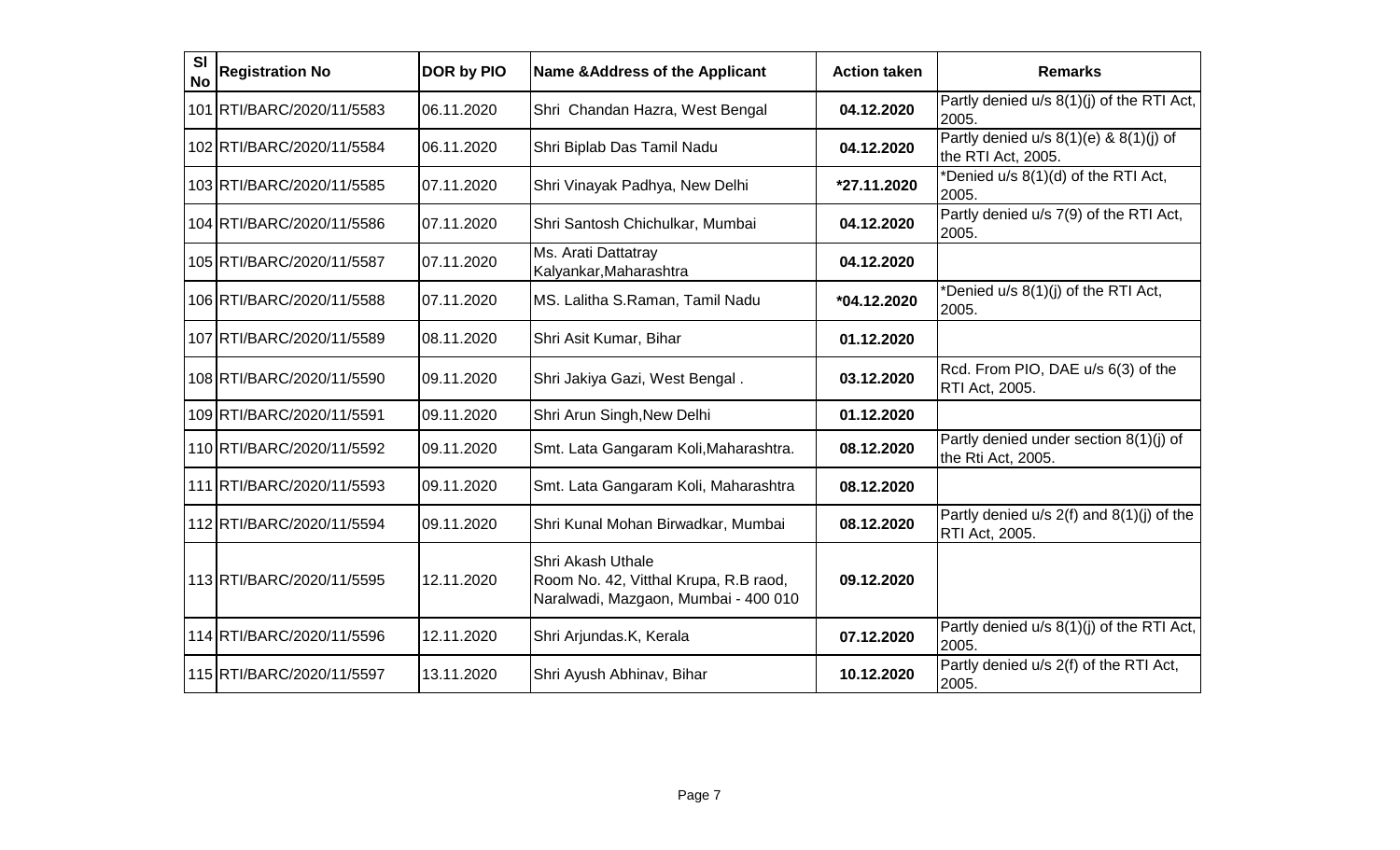| <b>SI</b><br><b>No</b> | <b>Registration No</b>    | DOR by PIO | <b>Name &amp; Address of the Applicant</b>       | <b>Action taken</b> | <b>Remarks</b>                                                                                                                                                         |
|------------------------|---------------------------|------------|--------------------------------------------------|---------------------|------------------------------------------------------------------------------------------------------------------------------------------------------------------------|
|                        | 116 RTI/BARC/2020/11/5598 | 11.11.2020 | Shri Biplab Das, Tamil Nadu                      | 10.12.2020          | Rcd. From PIO, DAE u/s 6(3) of the<br>RTI Act, 2005.<br>Partly denied u/s 8(1)(e) & 8(1)(j) and<br>applied severance clause as per<br>section 10 of the RTI Act, 2005. |
|                        | 117 RTI/BARC/2020/11/5599 | 15.11.2020 | Dr. Mukesh Kumar Zope, Bihar                     | *15.12.2020         | *Denied u/s 2(f) of the RTI Act, 2005                                                                                                                                  |
|                        | 118 RTI/BARC/2020/11/5600 | 15.11.2020 | Shri Sachin Appaaheb Deshmukh,<br>Maharashtra    | **19.11.2020        | **Trfd. To PIO, AERB u/s 6(3) of the<br>RTI Act, 2005.                                                                                                                 |
|                        | 119 RTI/BARC/2020/11/5601 | 13.11.2020 | Shri B. Das, Tamil Nadu                          | 11.12.2020          | Rcd. From PIO, DAE u/s 6(3) of the<br> RTI Act, 2005 <mark>.</mark><br>  Denied u/s 2(1) & 8(1) (J) of the RTT                                                         |
|                        | 120 RTI/BARC/2020/11/5602 | 16.11.2020 | Shri Tukaram Chandrakant Sail,<br>Maharashtra    | *15.12.2020         | Act, 2005                                                                                                                                                              |
|                        | 121 RTI/BARC/2020/11/5603 | 16.11.2020 | Shri Gitam Singh, Uttar Pradesh                  | **19.11.2020        | **Trfd. To PIO, NPCIL u/s 6(3) of the<br>RTI Act, 2005.                                                                                                                |
|                        | 122 RTI/BARC/2020/11/5604 | 16.11.2020 | Shri Sunil Meena, Madhya Pradesh                 | *07.12.2020         | Rcd. From PIO, DAE u/s 6(3) of the<br>RTI Act, 2005.<br>*Denied u/s 2(f) of the RTI Act, 2005.                                                                         |
|                        | 123 RTI/BARC/2020/11/5605 | 16.11.2020 | Shri Kunal Mohan Birwadkar<br>Mumbai             | 15.12.2020          |                                                                                                                                                                        |
|                        | 124 RTI/BARC/2020/11/5606 | 17.11.2020 | Shri Yasharth Srivastava<br><b>Uttar Pradesh</b> | 16.12.2020          |                                                                                                                                                                        |
|                        | 125 RTI/BARC/2020/11/5607 | 17.11.2020 | Shri Somshruva Saha, West Bengal                 | 16.12.2020          | Partly denied u/s 8(1)(d) of the RTI<br>Act, 2005                                                                                                                      |
|                        | 126 RTI/BARC/2020/11/5608 | 17.11.2020 | Shri Priam Banerjee, West Bengal                 | 16.12.2020          |                                                                                                                                                                        |
|                        | 127 RTI/BARC/2020/11/5609 | 18.11.2020 | Shri Pravakar Mishra, Tamil Nadu                 | *16.12.2020         | Rcd. From PIO, DAE u/s 6(3) of the<br><b>RTI Act, 2005</b><br>*Denied u/s 8(1)(j) of RTI Act,2005                                                                      |
|                        | 128 RTI/BARC/2020/11/5610 | 18.11.2020 | Ms. Nishtha Soni, Chattisgarh                    | 17.12.2020          |                                                                                                                                                                        |
|                        | 129 RTI/BARC/2020/11/5611 | 19.11.2020 | Shri Vikas, Uttar Pradesh                        | 17.12.2020          |                                                                                                                                                                        |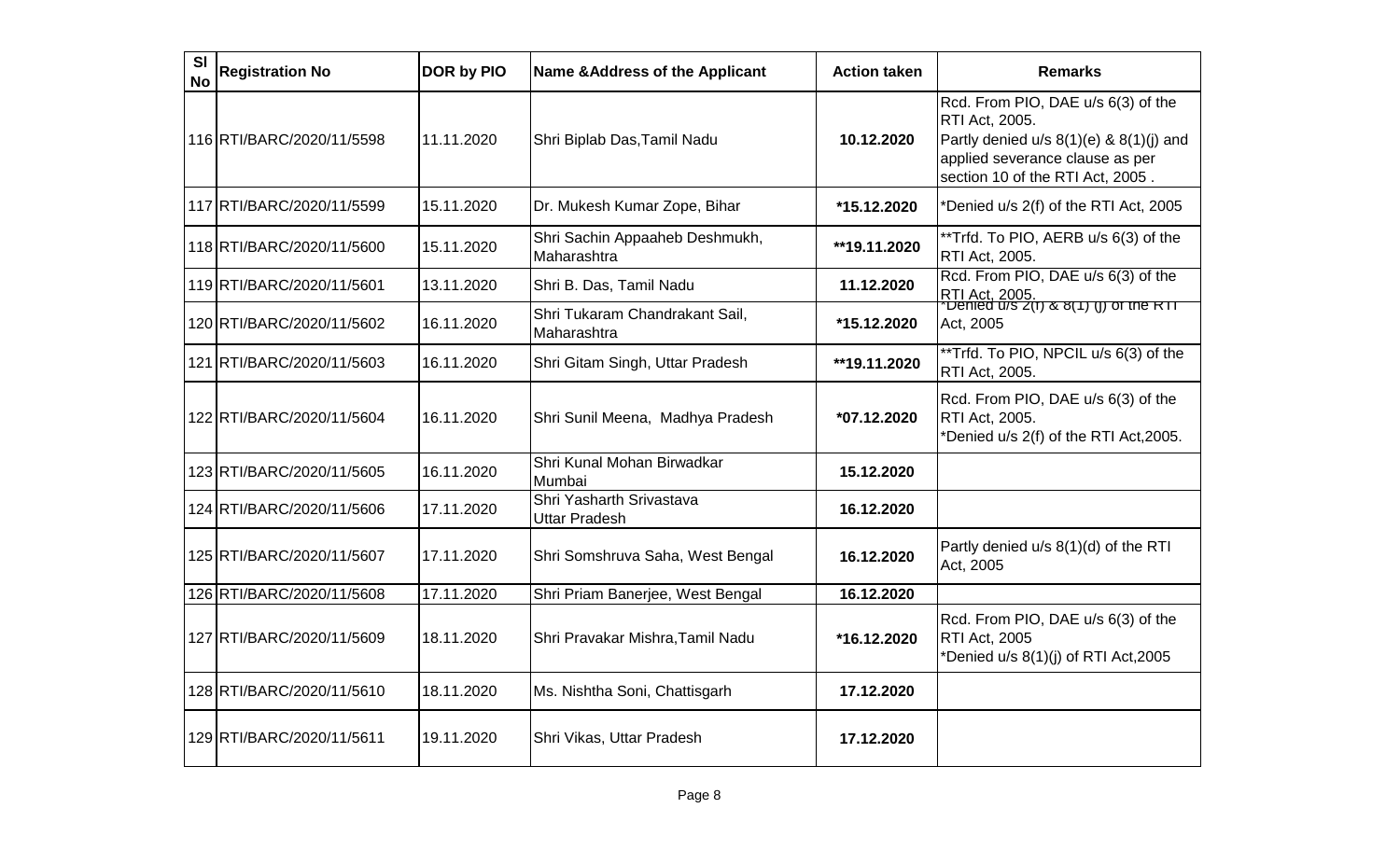| <b>SI</b><br><b>No</b> | <b>Registration No</b>    | <b>DOR by PIO</b> | <b>Name &amp; Address of the Applicant</b>      | <b>Action taken</b> | <b>Remarks</b>                                                                                                                                              |
|------------------------|---------------------------|-------------------|-------------------------------------------------|---------------------|-------------------------------------------------------------------------------------------------------------------------------------------------------------|
|                        | 130 RTI/BARC/2020/11/5612 | 19.11.2020        | Shri Mukund Jha, West Bengal                    | 18.12.2020          |                                                                                                                                                             |
|                        | 131 RTI/BARC/2020/11/5613 | 19.11.2020        | Ms. MMS, Tamil Nadu                             | 18.12.2020          |                                                                                                                                                             |
|                        | 132 RTI/BARC/2020/11/5614 | 20.11.2020        | Shri Kunal Upadhyay, Uttar Pradesh              | 17.12.2020          |                                                                                                                                                             |
|                        | 133 RTI/BARC/2020/11/5615 | 20.11.2020        | Shri Vijay Vihar Bandari, Telengana             | 18.12.2020          | Partly denied u/s 8(1)(j) of the RTI Act,<br>2005                                                                                                           |
|                        | 134 RTI/BARC/2020/11/5616 | 20.11.2020        | Shri Vikash Kumar Saw, West Bengal.             | *18.12.2020         | Denied u/s 2(f) of the RTI Act, 2005                                                                                                                        |
|                        | 135 RTI/BARC/2020/11/5617 | 21.11.2020        | Shri Prasad Hari Joshi, Uttar Pradesh           | 18.12.2020          |                                                                                                                                                             |
|                        | 136 RTI/BARC/2020/11/5618 | 22.11.2020        | Shri Rohan Ramakumar Nair,<br>Maharashtra.      | *18.12.2020         | Denied u/s 2(f) of the RTI Act, 2005                                                                                                                        |
|                        | 137 RTI/BARC/2020/11/5619 | 23.11.2020        | Shri Amarjeet Singh Bhatia, Maharashtra         | 22.12.2020          |                                                                                                                                                             |
|                        | 138 RTI/BARC/2020/11/5620 | 24.11.2020        | Shri Sachin Ramdas Kadam,<br>Maharashtra.       | *22.12.2020         | Rcd. From PIO, DoPT under section<br>6(3) of the RTI Act, 2005.<br>*Denied u/s 2(f) of the RTI Act, 2005                                                    |
|                        | 139 RTI/BARC/2020/11/5621 | 25.11.2020        | Dr. Salien Ghosh, Maharashtra.                  | 24.12.2020          |                                                                                                                                                             |
|                        | 140 RTI/BARC/2020/11/5622 | 26.11.2020        | Shri Shampa Das, West Bengal.                   | *22.12.2020         | Rcd. From PIO, DAE under section<br>6(3) of the RTI Act, 2005 pertaining to<br>point No. 2 of the RTI application.<br>*Denied u/s 2(f) of the RTI Act, 2005 |
|                        | 141 RTI/BARC/2020/11/5623 | 26.11.2020        | Shri Bheemarasetti Jagadeesh, Andhra<br>Pradesh | ** 02.12.2020       | **Trfd. To PIO, RMP, Mysuru u/s 6(3)<br>of the RTI Act, 2005.                                                                                               |
|                        | 142 RTI/BARC/2020/11/5624 | 27.11.2020        | Shri M. G. Pednekar, Maharashtra                | 24.12.2020          |                                                                                                                                                             |
|                        | 143 RTI/BARC/2020/11/5625 | 27.11.2020        | Shri P.G Rasal, Maharashtra                     | 24.12.2020          |                                                                                                                                                             |
|                        | 144 RTI/BARC/2020/11/5626 | 27.11.2020        | Ms. Sejal Yogesh Nirgude<br>Ahmedabad           | 24.12.2020          | Partly denied u/s 8(1)(j) of the RTI Act,<br>2005                                                                                                           |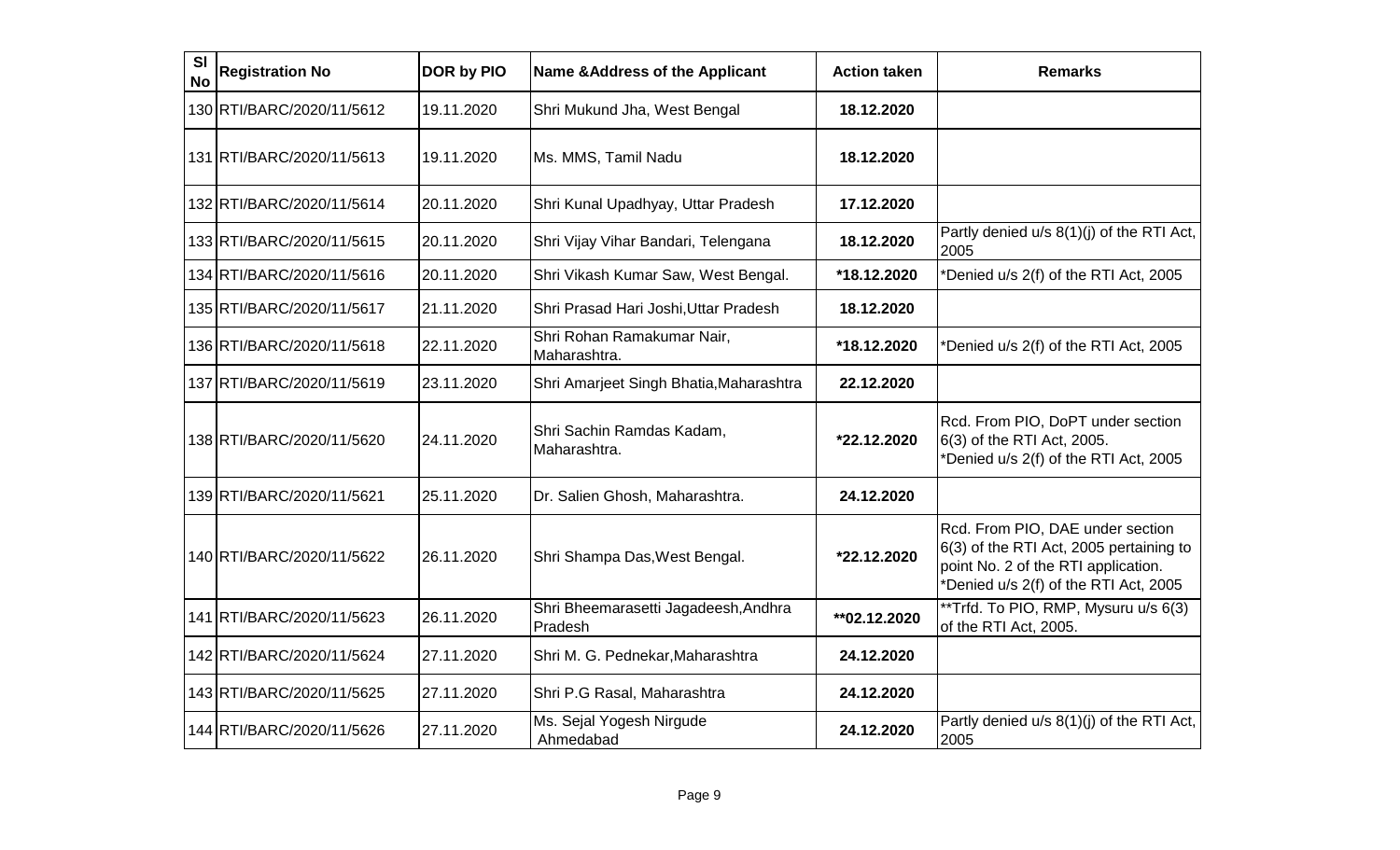| <b>SI</b><br><b>No</b> | <b>Registration No</b>    | DOR by PIO | <b>Name &amp; Address of the Applicant</b> | <b>Action taken</b>  | <b>Remarks</b>                                                                                                      |
|------------------------|---------------------------|------------|--------------------------------------------|----------------------|---------------------------------------------------------------------------------------------------------------------|
|                        | 145 RTI/BARC/2020/11/5627 | 27.11.2020 | Shri Avinash Kumar<br>Khushwaha, Jharkhand | 23.12.2020           |                                                                                                                     |
|                        | 146 RTI/BARC/2020/11/5628 | 27.11.2020 | Shri Senthil Kumar M, Tamil Nadu           | 23.12.2020           | Partly denied u/s 8(1)(d) of the RTI<br>Act, 2005.                                                                  |
|                        | 147 RTI/BARC/2020/11/5629 | 27.11.2020 | Shri Santosh Kumari, Delhi                 | 24.12.2020           | Rcd from PIO, HBNI u/s 6(3) of the<br><b>RTI Act, 2005</b>                                                          |
|                        | 148 RTI/BARC/2020/11/5630 | 28.11.2020 | Shri Gaurang Karia, Maharashtra            | 24.12.2020           |                                                                                                                     |
|                        | 149 RTI/BARC/2020/11/5631 | 29.11.2020 | Ms. Anannya Banerjee, West Bengal          | 24.12.2020           |                                                                                                                     |
|                        | 150 RTI/BARC/2020/11/5632 | 30.11.2020 | Shri Kumaran K, Tamil Nadu                 | *24.12.2020          | *Denied u/s 2(f) of the RTI Act, 2005                                                                               |
|                        | 151 RTI/BARC/2020/12/5633 | 01.12.2020 | Shri Neha Raut, Maharashtra                | 29.12.2020           | Partly denied u/s 2(f) of the RTI Act,<br>2005.                                                                     |
|                        | 152 RTI/BARC/2020/12/5634 | 01.12.2020 | Shri Aravind Palla, Telengana              | 30.12.2020           | Rcd. From PIO, DAE uner section 6(3)<br>of the RTI Act, 2005.<br>Partly denied u/s 8(1)(j) of the RTI Act,<br>2005. |
|                        | 153 RTI/BARC/2020/12/5635 | 02.12.2020 | Shri Karimajji Suresh, Andhra Pradesh      | 24.12.2020           |                                                                                                                     |
|                        | 154 RTI/BARC/2020/12/5636 | 02.12.2020 | Shri Piyush Pandey, Uttar Pradesh          | 28.12.2020           |                                                                                                                     |
|                        | 155 RTI/BARC/2020/12/5637 | 03.12.2020 | Ms. Nandhini, Tamil Nadu                   | <b>Under Process</b> | Rcd from PIO, DAE under section 6(3)<br>of the RTI Act, 2005.                                                       |
|                        | 156 RTI/BARC/2020/12/5638 | 02.12.2020 | Shri B. Das, Tamil Nadu                    | <b>Under Process</b> | Rcd from PIO, NFC, Hyderabad u/s<br>6(3) of RTI Act, 2005 pertaining to<br>point no. 3&4.                           |
|                        | 157 RTI/BARC/2020/12/5639 | 03.12.2020 | Shri Vishnu, Rajasthan                     | <b>Under Process</b> |                                                                                                                     |
|                        | 158 RTI/BARC/2020/12/5640 | 03.12.2020 | Shri Pankaj Kumar Uttar Pradesh            | <b>Under Process</b> |                                                                                                                     |
|                        | 159 RTI/BARC/2020/12/5641 | 03.12.2020 | Shri Pankaj Kumar Uttar Pradesh            | <b>Under Process</b> |                                                                                                                     |
|                        | 160 RTI/BARC/2020/12/5642 | 04.12.2020 | Shri Kunal Mohan Birwadkar,<br>Maharashtra | <b>Under Process</b> |                                                                                                                     |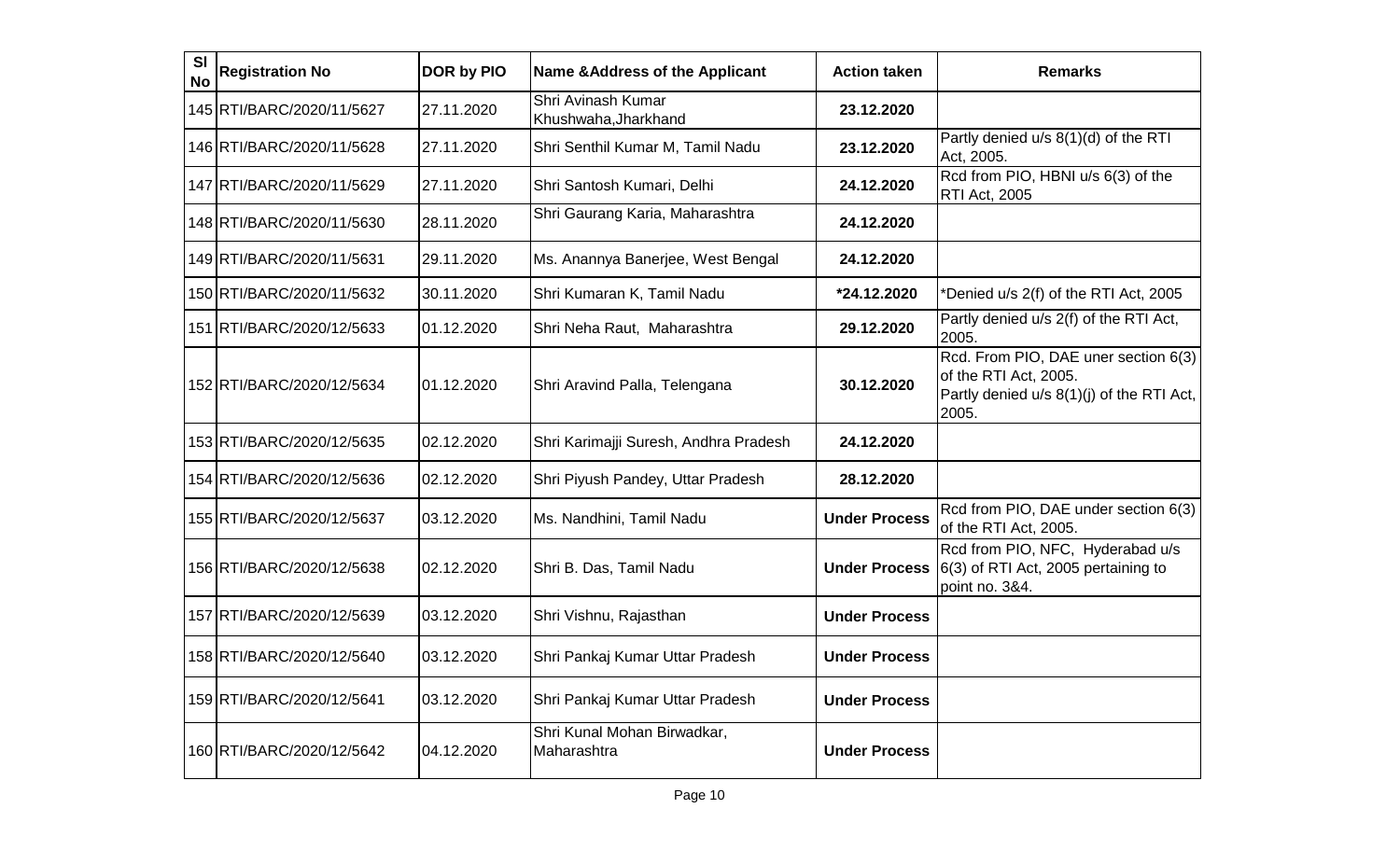| <b>SI</b><br><b>No</b> | <b>Registration No</b>        | DOR by PIO | <b>Name &amp; Address of the Applicant</b>   | <b>Action taken</b>  | <b>Remarks</b>                                                         |
|------------------------|-------------------------------|------------|----------------------------------------------|----------------------|------------------------------------------------------------------------|
|                        | 161 RTI/BARC/2020/12/5643     | 04.12.2020 | Shri Mayur Suresh Shinde, Maharashtra        | <b>Under Process</b> |                                                                        |
|                        | 162 RTI/BARC/2020/12/5644     | 04.12.2020 | Shri Harish Sreenivasan, Gujarat             | <b>Under Process</b> |                                                                        |
|                        | 163 RTI/BARC/2020/12/5645     | 05.12.2020 | Shri Yarnagula Saisateesh, Andhra<br>Pradesh | <b>Under Process</b> |                                                                        |
|                        | 164 RTI/BARC/2020/12/5646     | 06.12.2020 | Shri Pankaj Kumar, Uttar Pradesh             | <b>Under Process</b> |                                                                        |
|                        | 165 RTI/BARC/2020/12/5647     | 06.12.2020 | Shri Pankaj Kumar, Uttar Pradesh             | <b>Under Process</b> |                                                                        |
|                        | 166 RTI/BARC/2020/12/5648     | 06.12.2020 | Shri Pankaj Kumar, Uttar Pradesh             | <b>Under Process</b> |                                                                        |
|                        | 167 RTI/BARC/2020/12/5649     | 06.12.2020 | Shri Pankaj Kumar, Uttar Pradesh             | <b>Under Process</b> |                                                                        |
|                        | 168 RTI/BARC/2020/12/5650     | 06.12.2020 | Shri Pankaj Kumar, Uttar Pradesh             | <b>Under Process</b> |                                                                        |
|                        | 169 RTI/BARC/2020/12/5651     | 06.12.2020 | Shri Pankaj Kumar, Uttar Pradesh             | <b>Under Process</b> |                                                                        |
|                        | 170 RTI/BARC/2020/12/5652     | 04.12.2020 | Shafeer, Tamil Nadu                          | <b>Under Process</b> | Rcd from PIO, DAE under section 6(3)<br>of the RTI Act, 2005           |
|                        | 171   RTI/BARC/2020/12/5653   | 07.12.2020 | Shri Suhel Altaf Mujawar, Maharashtra        | <b>Under Process</b> |                                                                        |
|                        | 172 RTI/BARC/2020/12/5654     | 07.12.2020 | Shri Dharampal Sing Dahiya, Haryana          | **28.12.2020         | **Transferred to PIO, UGC-DAE,<br>Mumbai u/s 6(3) of the RTI Act, 2005 |
|                        | 173 RTI/BARC/2020/12/5654 (A) | 07.12.2020 | Smt. Lata Gangaram Koli, Maharashtra         | <b>Under Process</b> |                                                                        |
|                        | 174 RTI/BARC/2020/12/5655     | 07.12.2020 | <b>G.Ravi Shankar</b><br><b>Tamil Nadu</b>   | <b>Under Process</b> |                                                                        |
|                        | 175 RTI/BARC/2020/12/5656     | 08.12.2020 | Ms. R. Vijayamathangee, Maharashtra          | <b>Under Process</b> |                                                                        |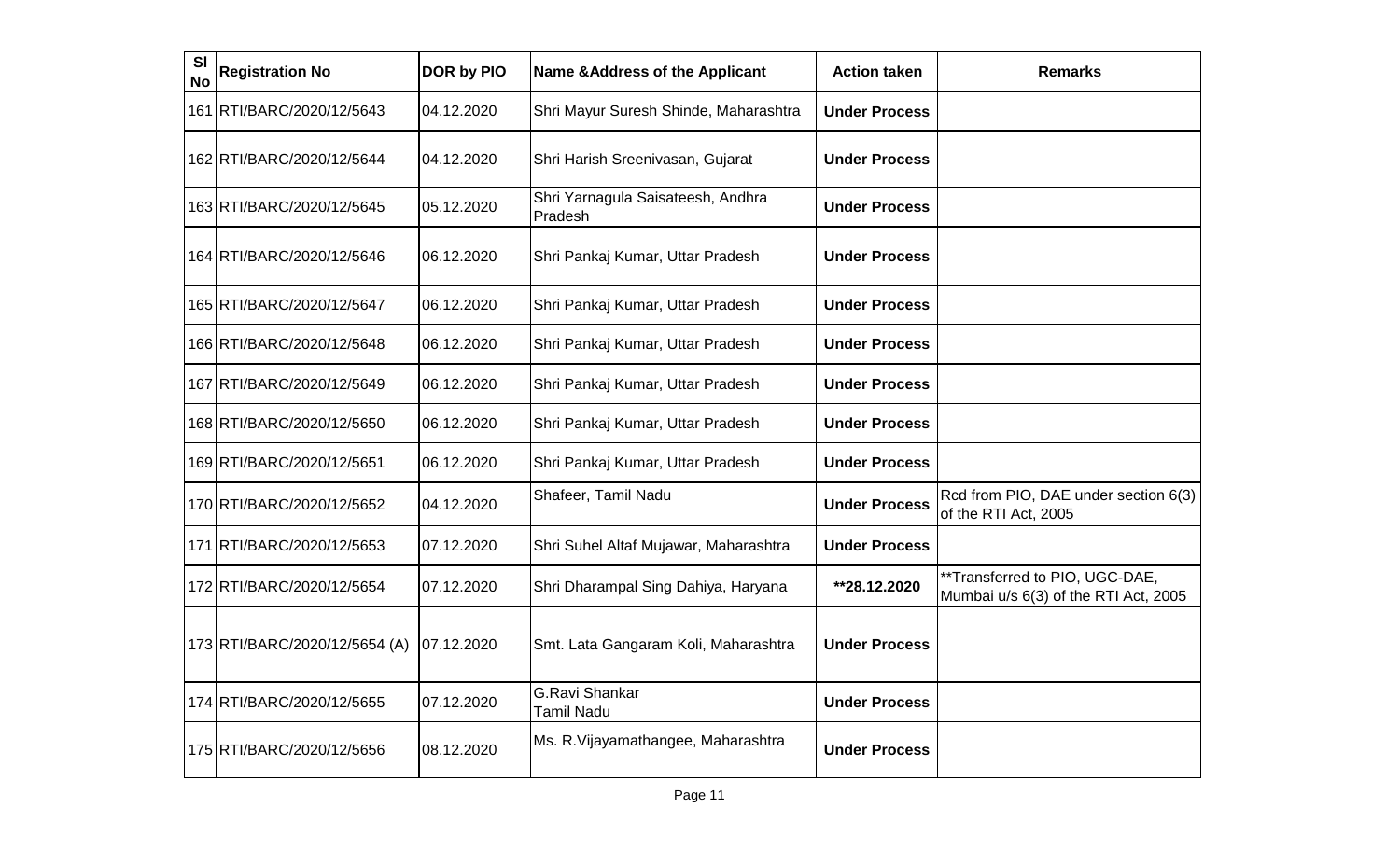| SI<br><b>No</b> | <b>Registration No</b>    | DOR by PIO | <b>Name &amp; Address of the Applicant</b>               | <b>Action taken</b>  | <b>Remarks</b>                                                                                       |
|-----------------|---------------------------|------------|----------------------------------------------------------|----------------------|------------------------------------------------------------------------------------------------------|
|                 | 176 RTI/BARC/2020/12/5657 | 08.12.2020 | Ms. Poonam Mishra, Assam                                 | <b>Under Process</b> |                                                                                                      |
|                 | 177 RTI/BARC/2020/12/5658 | 09.12.2020 | Ms. R. Vijayamathangee, Maharashtra                      | <b>Under Process</b> | Rcd from PIO, BARC (Tarapur) u/s<br>6(3) of the RTI Act, 2005                                        |
|                 | 178 RTI/BARC/2020/12/5659 | 10.12.2020 | Shri Senthil Kumar R, Tamil Nadu                         | <b>Under Process</b> |                                                                                                      |
|                 | 179 RTI/BARC/2020/12/5660 | 10.12.2020 | Shri Sanjib Kumar Das, West Bengal                       | <b>Under Process</b> |                                                                                                      |
|                 | 180 RTI/BARC/2020/12/5661 | 10.12.2020 | Shri Koshindra Kumar, Rajasthan                          | <b>Under Process</b> | Rcd. From BARC (Vizag) u/s 6(30 of<br>the RTI Act, 2005                                              |
|                 | 181 RTI/BARC/2020/12/5662 | 10.12.2020 | Shri N.L Meena, Rajasthan                                | <b>Under Process</b> | Rcd. From PIO, DAE u/s 6(3) of RTI<br>Act, 2005                                                      |
|                 | 182 RTI/BARC/2020/12/5663 | 10.12.2020 | Adv. Akeel Ahmad Usmani, Uttar Pradesh                   | <b>Under Process</b> | Rcd from PIO, DAE & PIO, BARC<br>(Vizag), u/s 6(3) of the RTI Act, 2005<br>pertaining to point no. 5 |
|                 | 183 RTI/BARC/2020/12/5664 | 11.12.2020 | Shri Arjit Singh, Punjab                                 | <b>Under Process</b> | Rcd from PIO, DAE u/s 6(3) of the RTI<br>Act, 2005 pertaining to point no. 2                         |
|                 | 184 RTI/BARC/2020/12/5665 | 13.12.2020 | Shri Rohit Kumar, Uttar Pradesh                          | **22.12.2020         | ** Trfd to PIO, RMP (Mysuru) u/s 6(3)<br>of the RTI Act, 2005                                        |
|                 | 185 RTI/BARC/2020/12/5666 | 14.12.2020 | Shri Mohanlal, Tamil Nadu                                | <b>Under Process</b> | Rcd. From PIO, BARC (F), Kalpakkam<br>u/s 6(3) of the RTI Act, 2005<br>pertaining to point no. 2 & 3 |
|                 | 186 RTI/BARC/2020/12/5667 | 14.12.2020 | Ms. Sanju kumari, Maharashtra                            | <b>Under Process</b> |                                                                                                      |
|                 | 187 RTI/BARC/2020/12/5668 | 15.12.2020 | Shri Chandrasekhar Yerramilli, Telangana                 | <b>Under Process</b> | Rcd from PIO, DAE u/s 6(3) of the RTI<br>Act, 2005 w.r.t query No. 6                                 |
|                 | 188 RTI/BARC/2020/12/5669 | 16.12.2020 | Shri Chandrasekhar Yerramilli, Telangana   Under Process |                      | Rcd from PIO, DAE u/s 6(3) of the RTI<br>Act, 2005 w.r.t query No. 6                                 |
|                 | 189 RTI/BARC/2020/12/5670 | 16.12.2020 | Shri Kunal Mohan Birwadkar<br>Maharashtra                | <b>Under Process</b> |                                                                                                      |
|                 | 190 RTI/BARC/2020/12/5671 | 16.12.2020 | Shri Mahesh Tripathi, Uttar Pradesh                      | <b>Under Process</b> |                                                                                                      |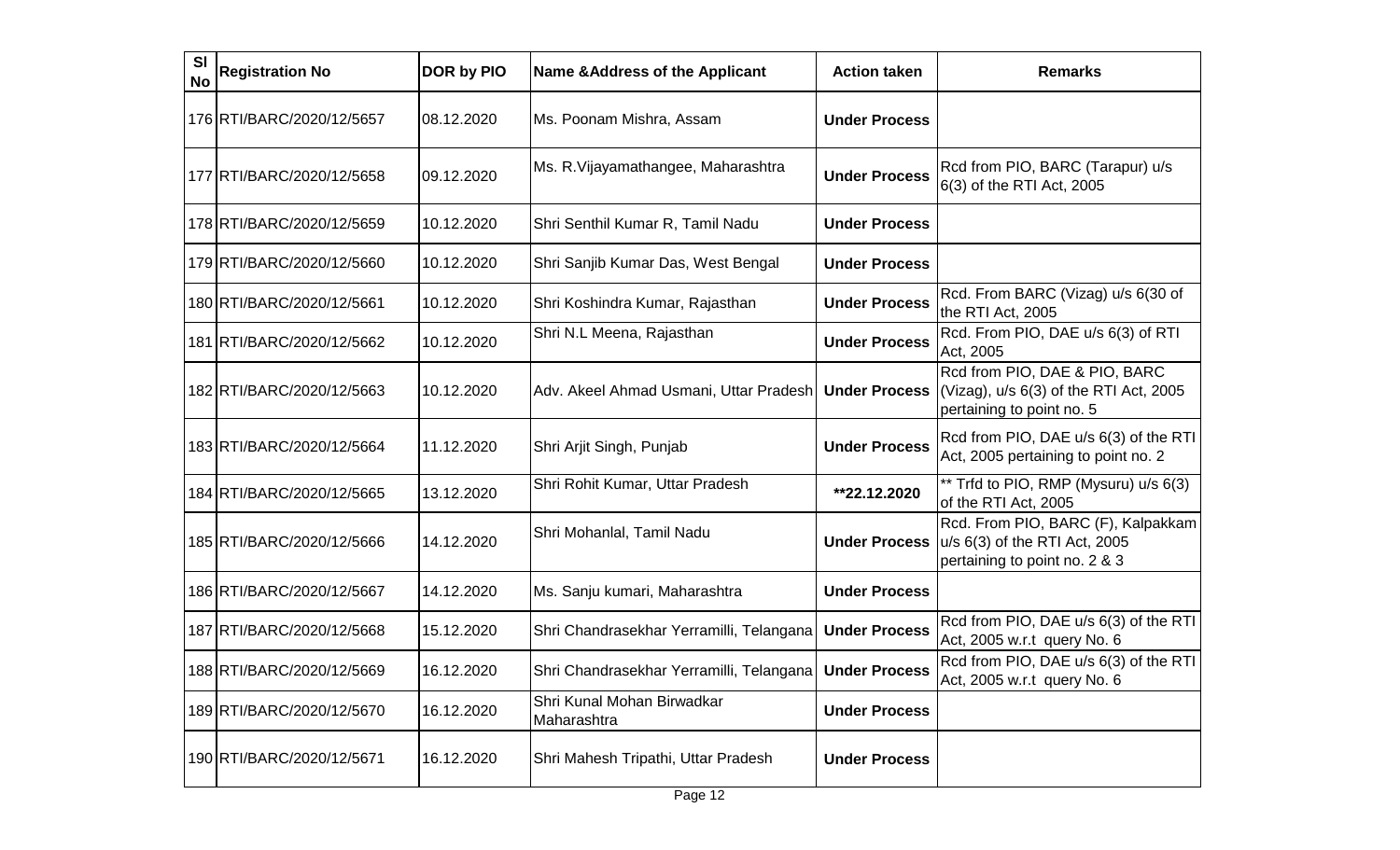| <b>SI</b><br><b>No</b> | <b>Registration No</b>    | DOR by PIO | Name & Address of the Applicant            | <b>Action taken</b>  | <b>Remarks</b>                                                        |
|------------------------|---------------------------|------------|--------------------------------------------|----------------------|-----------------------------------------------------------------------|
|                        | 191 RTI/BARC/2020/12/5672 | 17.12.2020 | Shri Amit Pawarekar Madhya Pradesh         | <b>Under Process</b> |                                                                       |
|                        | 192 RTI/BARC/2020/12/5673 | 17.12.2020 | Shri Padmanabh Singh<br>Madhya Pradesh     | **22.12.2020         | **Trfd to PIO, DAE u/s 6(3) of the RTI<br>Act, 2005                   |
|                        | 193 RTI/BARC/2020/12/5674 | 17.12.2020 | Shri S.G Gaykar, Maharashtra               | <b>Under Process</b> |                                                                       |
|                        | 194 RTI/BARC/2020/12/5675 | 17.12.2020 | Shri Pranay Tiwari<br><b>Uttar Pradesh</b> | <b>Under Process</b> |                                                                       |
|                        | 195 RTI/BARC/2020/12/5676 | 17.12.2020 | Shri Chippa Raju, Telangana                | <b>Under Process</b> | Rcd from PIO, BARC (Vizag) under<br>section 6(3) of the RTI Act, 2005 |
|                        | 196 RTI/BARC/2020/12/5677 | 19.12.2020 | Shri Manoj Kumar, Haryana                  | <b>Under Process</b> |                                                                       |
|                        | 197 RTI/BARC/2020/12/5678 | 19.12.2020 | Shri Manoj Kumar Maurya, Uttar Pradesh     | <b>Under Process</b> |                                                                       |
|                        | 198 RTI/BARC/2020/12/5679 | 23.12.2020 | Dr S B Kawde, Maharashtra                  | <b>Under Process</b> |                                                                       |
|                        | 199 RTI/BARC/2020/12/5680 | 23.12.2020 | Dr S B Kawde<br>Maharashtra                | <b>Under Process</b> |                                                                       |
|                        | 200 RTI/BARC/2020/12/5681 | 23.12.2020 | Shri Harsh Doshi, Gujarat                  | <b>Under Process</b> |                                                                       |
|                        | 201 RTI/BARC/2020/12/5682 | 23.12.2020 | Shri Karan Goel, Delhi                     | <b>Under Process</b> |                                                                       |
|                        | 202 RTI/BARC/2020/12/5683 | 24.12.2020 | Shri Krishna R. Katre, Maharashtra         | <b>Under Process</b> |                                                                       |
|                        | 203 RTI/BARC/2020/12/5684 | 24.12.2020 | Shri Y.S Mallikarjunaiah, Karnataka        | <b>Under Process</b> |                                                                       |
|                        | 204 RTI/BARC/2020/12/5685 | 24.12.2020 | Shri Mohan Erande, Maharashtra             | <b>Under Process</b> |                                                                       |
|                        | 205 RTI/BARC/2020/12/5686 | 26.12.2020 | Shri Hitesh Ghugtyal, New Delhi            | <b>Under Process</b> |                                                                       |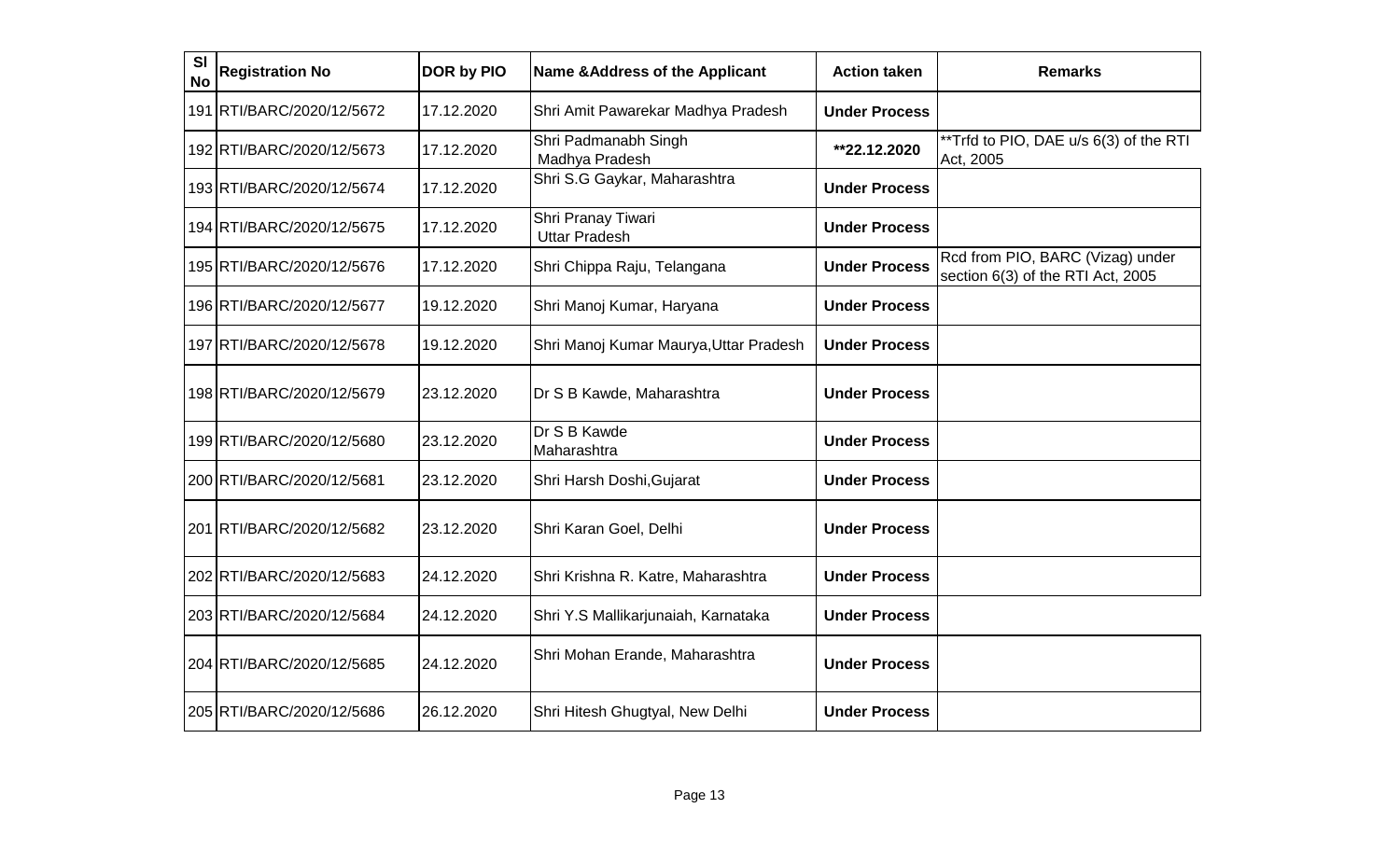| <b>SI</b><br><b>No</b> | <b>Registration No</b>    | <b>DOR by PIO</b> | Name & Address of the Applicant               | <b>Action taken</b>  | <b>Remarks</b>                                                  |
|------------------------|---------------------------|-------------------|-----------------------------------------------|----------------------|-----------------------------------------------------------------|
|                        | 206 RTI/BARC/2020/12/5687 | 27.12.2020        | Shri Anup Kumar, Rajasthan                    | <b>Under Process</b> |                                                                 |
|                        | 207 RTI/BARC/2020/12/5688 | 28.12.2020        | Shri Ratnesh Kumar, Bihar                     | <b>Under Process</b> |                                                                 |
|                        | 208 RTI/BARC/2020/12/5689 | 31.12.2020        | Shri Mangali Praveen Kumar,<br>Andhra Pradesh | <b>Under Process</b> | Rcvd from PIO, AERB under section<br>6(3) of the RTI Act, 2005. |
|                        | 209 RTI/BARC/2020/12/5690 | 31.12.2020        | Shri A.M Bhaskaran, Tamil Nadu                | <b>Under Process</b> | Rcvd from PIO, DAE under section<br>$6(3)$ of the RTI Act, 2005 |
|                        | 210 RTI/BARC/2020/12/5691 | 31.12.2020        | Shri A.M Bhaskaran, Tamil Nadu                | <b>Under Process</b> | Rcd from PIO, DAE under section 6(3)<br>of the RTI Act, 2005    |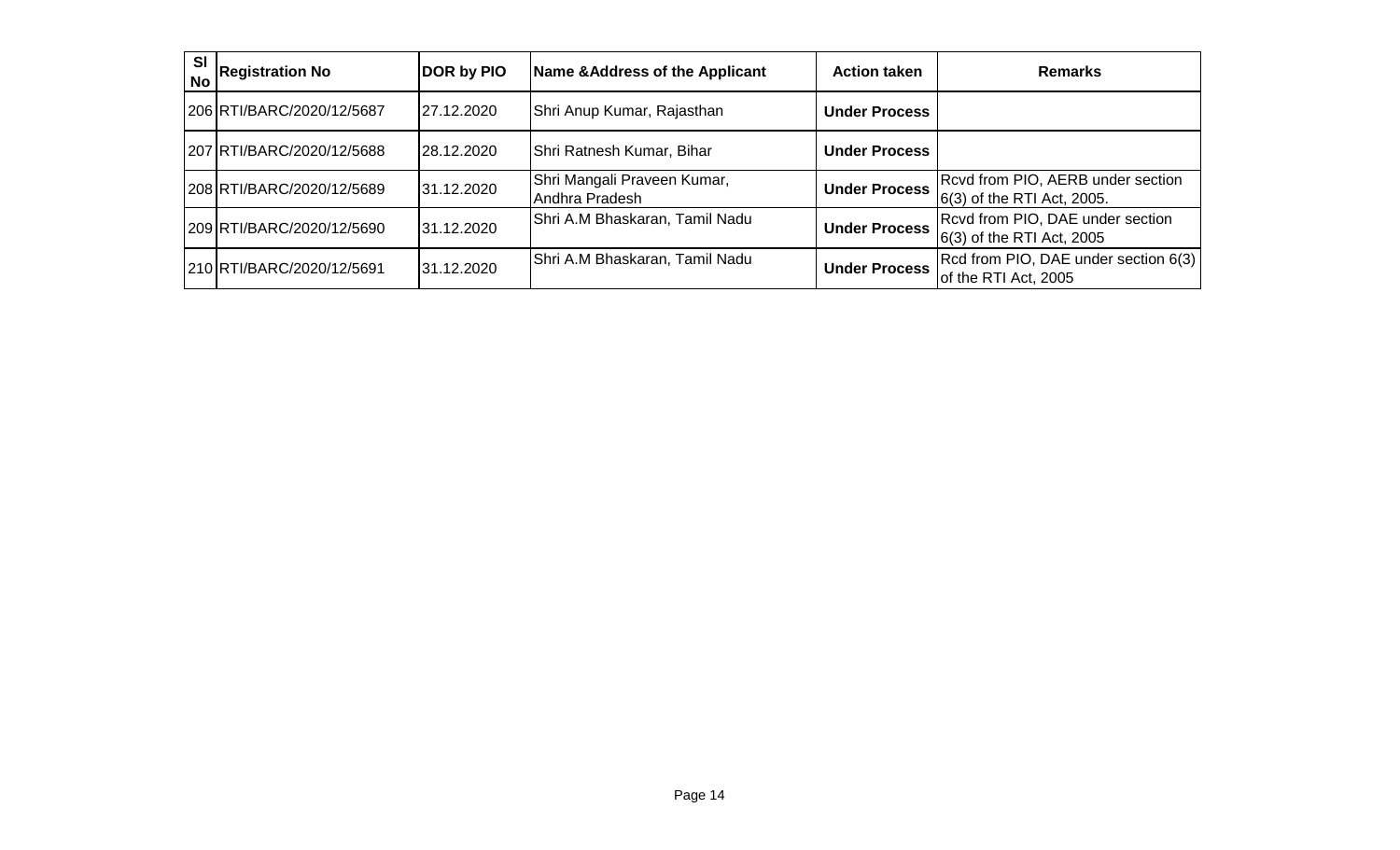# **FIRST APPEAL Quaterly Report on Implementation of RTI for the period from 01.10.2020 to 31.12.2020**

| <b>SI</b><br><b>No</b> | <b>Registration No</b>                                      | DOR by<br><b>PIO</b> | Name & Address of the<br><b>Applicant</b>                      | <b>Subject</b>                                                                              | Action<br>taken | <b>Disposal of Appeal</b>                                            | <b>Remarks</b>                                                                                                                                                                                       |
|------------------------|-------------------------------------------------------------|----------------------|----------------------------------------------------------------|---------------------------------------------------------------------------------------------|-----------------|----------------------------------------------------------------------|------------------------------------------------------------------------------------------------------------------------------------------------------------------------------------------------------|
| $\mathbf 1$            | RTI/BARC/2020/07/5364 08.07.2020 Shri. B. R. Patel, Gujarat |                      |                                                                | Inf. Reg. Expression of Interst (EOI) &<br>Schedule of rate of multispeciality<br>hospital. | 07.08.2020      | Appeal received on 31.08.2020.<br>Disposed on 08.10.2020             |                                                                                                                                                                                                      |
| $\overline{2}$         | RTI/BARC/2020/06/5343 24.06.2020                            |                      | Ms. Nirmala Haribhau<br>Shahasane, Maharashtra.                | Reg. issuance of CHSS card to unmarried<br>daughter                                         | 24.07.2020      | Appeal received on 04.09.2020.<br>Disposed on 16.10.2020             |                                                                                                                                                                                                      |
| 3                      | RTI/BARC/2020/08/5431                                       |                      | 17.08.2020 Shri V S Nambi Kumar, M.P.                          | Inf. Reg. UDC roster                                                                        | 10.09.2020      | Disposed on 08.10.2020                                               |                                                                                                                                                                                                      |
| 4                      | RTI/BARC/2020/08/5435 18.08.2020                            |                      | Shri Dhanaji Gundu Kasalkar,<br>Maharashtra.                   | Inf. Reg. Ststus of letter given by self.                                                   | 09.09.2020      | Appeal received on 16.09.2020.<br>Disposed on 08.10.2020             |                                                                                                                                                                                                      |
| 5                      |                                                             |                      | RTI/BARC/2020/03/5294 14.03.2020 Shri Jitesh Kumar Jha, Bihar. | Inf. Reg. Steno grade exam                                                                  | 19.05.2020      | Appeal received on 17.09.2020.<br>Disposed on 08.10.2020             | Documents provided as per<br>Appellante Order on<br>13.10.2020                                                                                                                                       |
| 6                      | RTI/BARC/2020/08/5442 24.08.2020 Shri B. Das, Tamil Nadu    |                      |                                                                | Inf. Reg DR during promotion interview                                                      |                 | Appeal received on 21.09.2020.<br>17.09.2020 Disposed on 12.10.2020  |                                                                                                                                                                                                      |
| $\overline{7}$         |                                                             |                      | RTI/BARC/2020/09/5487 15.09.2020 Shri Santosh Kumari, Delhi    | Inf. Reg various courses listed on BARC<br>website, portal                                  |                 | Appeal received on 23.09.2020.<br>22.09.2020 Disposed on 12.10.2020  | As per the directions in<br>Appellate order trfd. To PIO,<br>HBNI u/s 6(3) of the RTI Act,<br>2005 on 14.10.2020.<br>As per direction in Appeallate<br>Order inf. w.r.t. BARC prov.<br>On 20.10.2020 |
| 8                      | RTI/BARC/2020/07/5388 29.07.2020                            |                      | Smt. Lata Gangaram Koli,<br>Maharashtra.                       | Inf. Reg BARC employee death certificate                                                    |                 | Appeal received on 29.09.2020.<br>*26.08.2020 Disposed on 28.10.2020 |                                                                                                                                                                                                      |
| 9                      | RTI/BARC/2020/07/5389 29.07.2020                            |                      | Smt. Lata Gangaram Koli,<br>Maharashtra.                       | Inf. Reg BARC employee pension bank<br>details                                              |                 | Appeal received on 29.09.2020.<br>*26.08.2020 Disposed on 04.11.2020 |                                                                                                                                                                                                      |
| 10                     | RTI/BARC/2020/07/5390 29.07.2020                            |                      | Smt. Lata Gangaram Koli,<br>Maharashtra.                       | Inf. Reg BARC employee housing loan<br><b>details</b>                                       |                 | Appeal received on 29.09.2020.<br>26.08.2020 Disposed on 04.11.2020  |                                                                                                                                                                                                      |
| 11                     | RTI/BARC/2020/07/5391                                       | 29.07.2020           | Smt. Lata Gangaram Koli,<br>Maharashtra.                       | Inf. Reg BARC employee pension details                                                      |                 | Appeal received on 29.09.2020.<br>26.08.2020 Disposed on 28.10.2020  |                                                                                                                                                                                                      |
|                        | 12 RTI/BARC/2020/07/5392 29.07.2020                         |                      | Smt. Lata Gangaram Koli,<br>Maharashtra.                       | Inf. Reg BARC employee family details                                                       |                 | Appeal received on 29.09.2020.<br>*28.08.2020 Disposed on 28.10.2020 |                                                                                                                                                                                                      |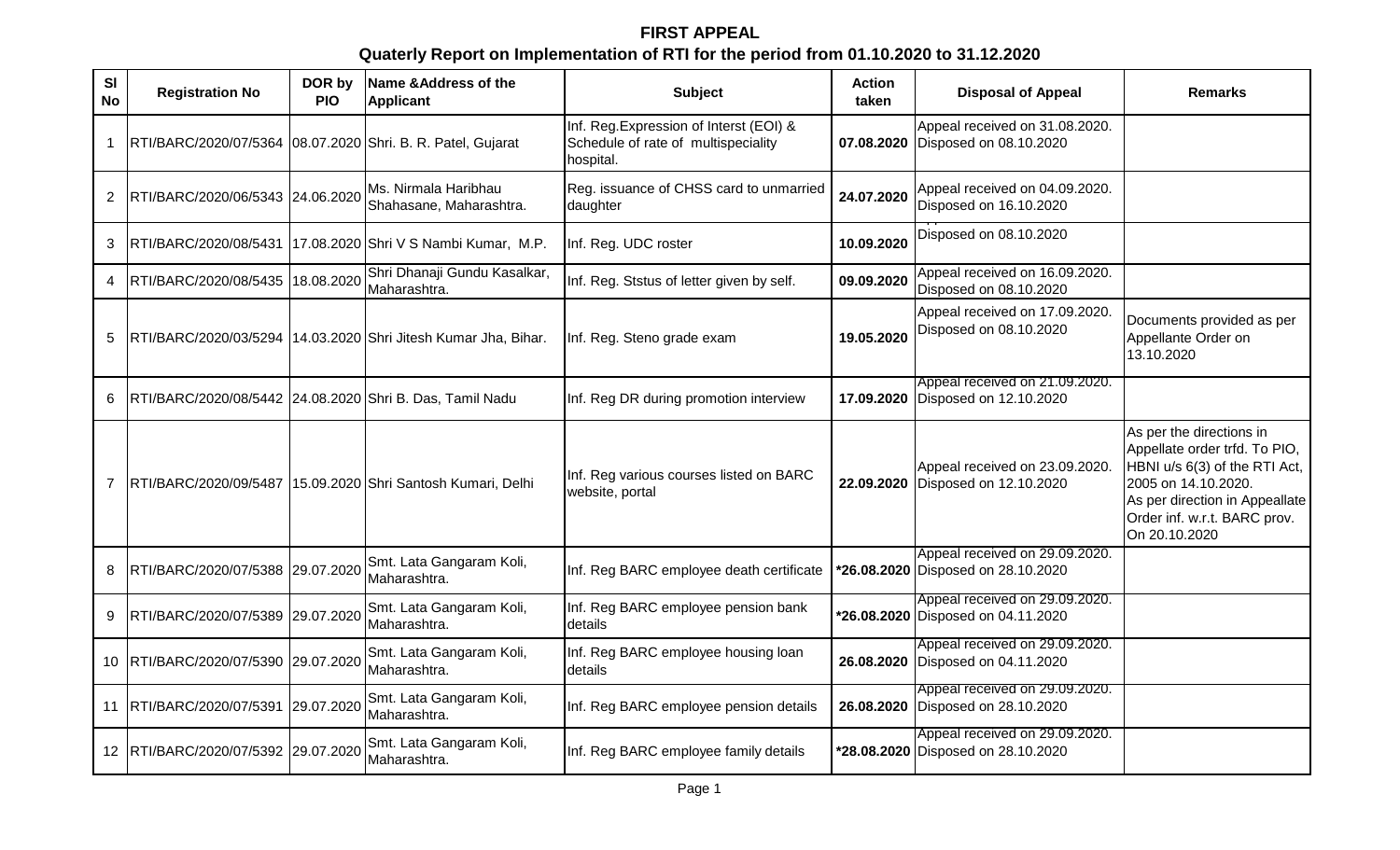# **FIRST APPEAL Quaterly Report on Implementation of RTI for the period from 01.10.2020 to 31.12.2020**

| <b>SI</b><br><b>No</b> | <b>Registration No</b>                       | DOR by<br><b>PIO</b> | Name & Address of the<br><b>Applicant</b>                  | <b>Subject</b>                                                       | <b>Action</b><br>taken | <b>Disposal of Appeal</b>                                            | <b>Remarks</b>                                                             |
|------------------------|----------------------------------------------|----------------------|------------------------------------------------------------|----------------------------------------------------------------------|------------------------|----------------------------------------------------------------------|----------------------------------------------------------------------------|
| 13                     | RTI/BARC/2020/07/5393 29.07.2020             |                      | Smt. Lata Gangaram Koli,<br>Maharashtra.                   | Inf. Reg staus of complaint against BARC<br>employee                 | 28.08.2020             | Appeal received on 29.09.2020.<br>Disposed on 28.10.2020             | Information provided as per<br>Appellate order directions on<br>09.11.2020 |
| 14                     | RTI/BARC/2020/07/5394 29.07.2020             |                      | Smt. Lata Gangaram Koli,<br>Maharashtra.                   | Inf. Reg complaint given by BARC<br>employee                         |                        | Appeal received on 29.09.2020.<br>28.08.2020 Disposed on 28.10.2020  |                                                                            |
| 15                     |                                              |                      | RTI/BARC/2020/08/5428 14.08.2020 Shri Subhash M U, Kerala. | Inf. Reg BARC employee                                               |                        | Appeal received on 08.10.2020.<br>*09.09.2020 Disposed on 04.11.2020 | *Denied u/s 2(f) of the Rti<br>Act, 2005.                                  |
| 16                     | RTI/BARC/2020/09/5508 25.09.2020             |                      | Shri Hrushaabh Mishra<br>Maharashtra                       | Inf. Reg Convalescent Plasma<br>(SARSCoV2)                           | 08.10.2020             | Appeal received on 08.10.2020.<br>Disposed on 10.11.2020             |                                                                            |
| 17                     | RTI/BARC/2020/09/5509 25.09.2020             |                      | Shri Hrushaabh Mishra<br>Maharashtra                       | Inf. Reg use of Irradiation system for<br><b>COVID</b> treatment     |                        | Appeal received on 09.10.2020.<br>*08.10.2020 Disposed on 10.11.2020 | *Denied u/s 2(f) of the RTI<br>ACT, 2005                                   |
| 18                     | RTI/BARC/2020/09/5504 24.09.2020             |                      | Shri Hrushaabh Mishra<br>Maharashtra                       | Inf. Reg UV lights usage at COVID testing<br>centres                 | 08.10.2020             | Appeal received on 09.10.2020.<br>Disposed on 10.11.2020             | Rcd from PIO, NCDC u/s<br>6(3) of RTI Act, 2005                            |
| 19                     | RTI/BARC/2020/09/5455 01.09.2020             |                      | Shri Sravan Kumar S, Andhra<br>Pradesh                     | Inf. Reg OM & orders issued by CA w.r.t<br>suspension period of self |                        | Appeal received on 13.10.2020.<br>29.09.2020 Disposed on 26.11.2020  |                                                                            |
| 20                     | RTI/BARC/2020/09/5488 16.09.2020 Maharashtra |                      | Shri Harshal S.Vishe,                                      | Inf. Reg Advt.1/2016(R-I)                                            |                        | Appeal received on 19.10.2020.<br>08.10.2020 Disposed on 24.11.2020  |                                                                            |
| 21                     | RTI/BARC/2020/09/5476 09.09.2020             |                      | Shri Manoj K.<br>Tarale, Maharashtra.                      | Inf. Reg. Tender                                                     | 08.10.2020             | Appeal received on 20.10.2020.<br>Disposed on 04.12.2020             |                                                                            |
| 22.                    | RTI/BARC/2020/09/5477 09.09.2020             |                      | Shri Manoj K. Tarale,<br>Maharashtra.                      | Inf. Reg. Tender                                                     |                        | Appeal received on 20.10.2020.<br>08.10.2020 Disposed on 04.12.2020  |                                                                            |
| 23                     | RTI/BARC/2020/09/5478 09.09.2020             |                      | Shri Manoj K. Tarale,<br>Maharashtra.                      | Inf. Reg. Tender                                                     | 08.10.2020             | Appeal received on 20.10.2020.<br>Disposed on 04.12.2020             |                                                                            |
| 24                     | RTI/BARC/2020/09/5479 09.09.2020             |                      | Shri Manoj K. Tarale,<br>Maharashtra.                      | Inf. Reg. Tender                                                     |                        | Appeal received on 20.10.2020.<br>08.10.2020 Disposed on 04.12.2020  |                                                                            |
| 25                     | RTI/BARC/2020/07/5382 22.07.2020             |                      | Shri Amarjeet Singh Bhatia,<br>Maharashtra.                | Inf. Reg vehicle entry                                               | 19.08.2020             | Appeal received on 20.10.2020.<br>Disposed on 01.12.2020             | Information provided as per<br>Appellate order directions on<br>04.12.2020 |
| 26                     | RTI/BARC/2020/10/5529 07.10.2020             |                      | Shri Vivek Mehta, B501,<br>Gujarat                         | Inf. Reg TLD services                                                | 29.10.2020             | Appeal received on 30.10.2020.<br>Disposed on 26.11.2020             |                                                                            |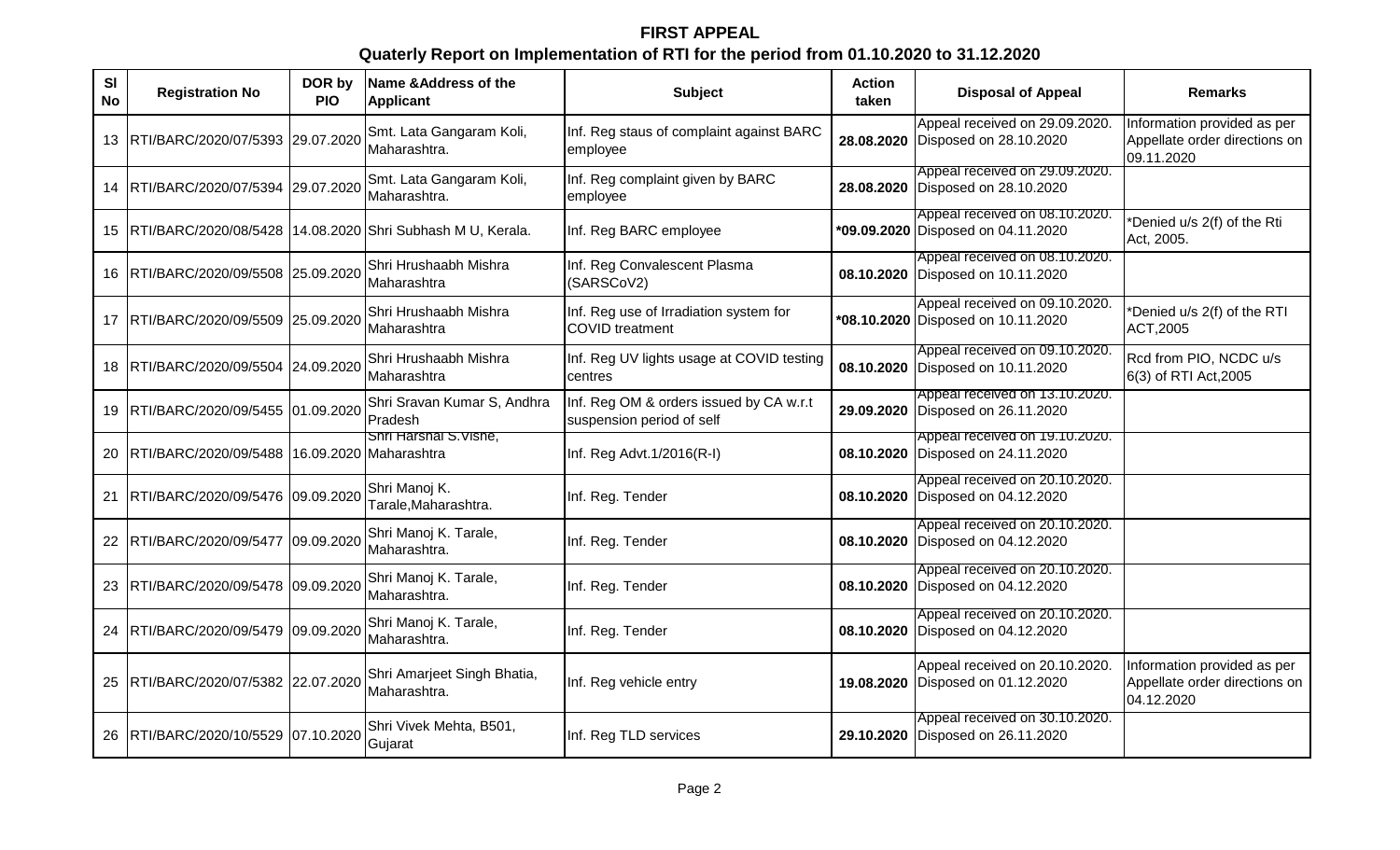# **FIRST APPEAL Quaterly Report on Implementation of RTI for the period from 01.10.2020 to 31.12.2020**

| SI<br><b>No</b> | <b>Registration No</b>                                   | DOR by<br><b>PIO</b> | Name & Address of the<br><b>Applicant</b>                     | <b>Subject</b>                                                                                                          | <b>Action</b><br>taken | <b>Disposal of Appeal</b>                                            | <b>Remarks</b> |
|-----------------|----------------------------------------------------------|----------------------|---------------------------------------------------------------|-------------------------------------------------------------------------------------------------------------------------|------------------------|----------------------------------------------------------------------|----------------|
| 27              | RTI/BARC/2020/09/5456 02.09.2020 Shri B. Das, Tamil Nadu |                      |                                                               | Inf. Reg APAR evaluation, gradings of<br>employees undergoing M.Tech/MS from<br>IIT's or IISc                           |                        | Appeal received on 08.11.2020.<br>22.09.2020 Disposed on 21.12.2020  |                |
| 28              | RTI/BARC/2020/10/5551 21.10.2020                         |                      | Shri Pankaj Kumar, Uttar<br>Pradesh                           | Inf. Reg Advt.3/98 (R-II) for Cat-I                                                                                     |                        | Appeal received on 18.11.2020.<br>17.11.2020 Disposed on 21.12.2020  |                |
| 29              | RTI/BARC/2019/02/4650 22.02.2019                         |                      | Shri Sreeramappa, Thane,<br>Maharashtra                       | Inf. Reg.TC members and legal cases                                                                                     |                        | Appeal received on 24.11.2020.<br>19.03.2019 Disposed on 11.12.2020  |                |
| 30              | RTI/BARC/2020/10/5558 24.10.2020                         |                      | Shri Shival, Delhi                                            | Inf. Reg ASO exams in BARC, Mumbai                                                                                      |                        | Appeal received on 28.11.2020.<br>23.11.2020 Disposed on 22.12.2020  |                |
| 31              | RTI/BARC/2020/11/5585 07.11.2020                         |                      | Shri Vinayak Padhya, New<br>Delhi                             | Inf. Reg OCES/DGFS-2020                                                                                                 |                        | Appeal received on 29.11.2020.<br>*27.11.2020 Disposed on 22.12.2020 |                |
| 32              | RTI/BARC/2020/09/5521                                    | 30.09.2020           | Shri Ashok Mahale,<br>Maharashtra                             | Inf. Reg CHSS beneficiaries w.r.t. COVID-<br>19                                                                         |                        | Appear received on UT.TZ.ZUZU.<br>29.10.2020 Under Process           |                |
| 33              | RTI/BARC/2020/10/5555 23.10.2020                         |                      | Shri Chandan Hazra, West<br>Bengal                            | Inf. Reg details, rectt, promtion norms of<br>Work Assistant A, B & C in DAE & other<br>DAE R&D units                   |                        | Appeal received on 01.12.2020.<br>20.11.2020 Under Process           |                |
| 34              | RTI/BARC/2020/10/5556 23.10.2020                         |                      | Shri R. Thirumurugan, Tamil<br>Nadu                           | Inf. Reg statutory order in terms of Article<br>309 referring TC guidelines on promotion<br>proposal for S&T personnel. |                        | Appeal received on 04.12.2020.<br>11.11.2020 Under Process           |                |
| 35              | RTI/BARC/2020/10/5557 24.10.2020                         |                      | Shri Pankaj Kumar, Uttar<br>Pradesh                           | Inf. Ref OCES-2002, 2005 & 2009                                                                                         |                        | Appeal received on 09.12.2020.<br>23.11.2020 Under Process           |                |
| 36              | RTI/BARC/2020/11/5607 17.11.2020                         |                      | Shri Somshruva Saha, West<br>Bengal                           | Inf reg OCES/DGFS-2020 requesting<br>digital copy of question paper                                                     | 16.12.2020             | Appeal received on 17.12.2020.<br><b>Under Process</b>               |                |
| 37              |                                                          |                      | RTI/BARC/2020/11/5579 06.11.2020 Shri Sonu Singh, Maharashtra | Inf. Reg attendance register of self                                                                                    |                        | Appeal received on 22.12.2020.<br>03.12.2020 Under Process           |                |
| 38              |                                                          |                      | RTI/BARC/2020/11/5582 06.11.2020 Shri Alkesh Sharma, Gujarat  | Inf. Reg DPS tenders                                                                                                    |                        | Appeal received on 24.12.2020.<br>04.12.2020 Under Process           |                |
| 39              | RTI/BARC/2020/11/5609 18.11.2020                         |                      | Shri Pravakar Mishra, Tamil<br>Nadu                           | Inf. Reg NPS & Old pension scheme                                                                                       |                        | Appeal received on 24.12.2020.<br>*16.12.2020 Under Process          |                |